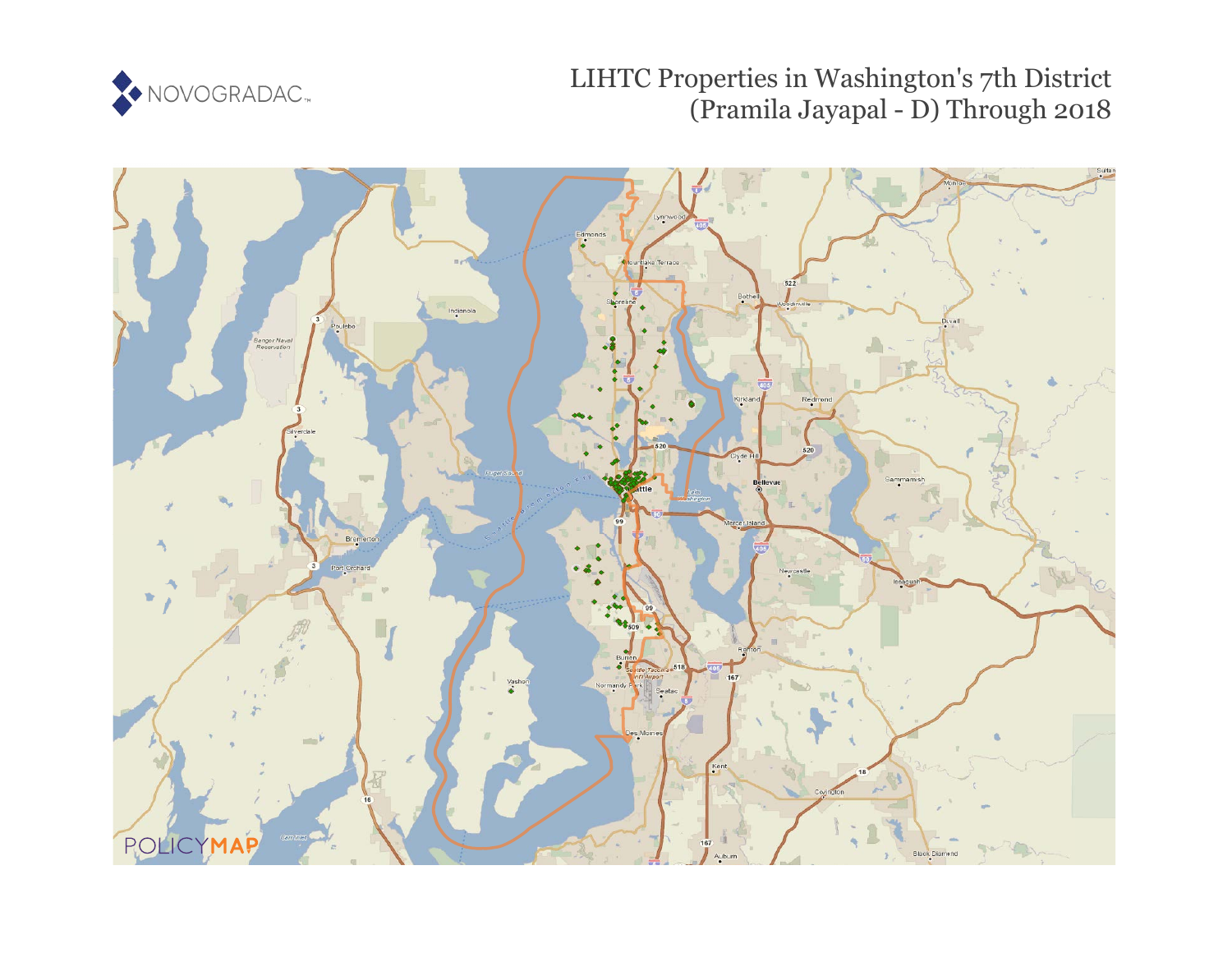| <b>Project Name</b>                    | <b>Address</b>     | City           | <b>State</b> | <b>Zip Code</b> | Nonprofit<br><b>Sponsor</b> | <b>Allocation</b><br>Year | <b>Annual</b><br><b>Allocated</b><br><b>Amount</b> | <b>Year Placed</b><br>in Service | <b>Construction Type</b> | <b>Total</b><br><b>Units</b> | Low<br>Income<br><b>Units</b> | <b>Rent or</b><br><b>Income</b><br><b>Ceiling</b> | <b>Credit</b><br><b>Percentage</b> | Tax-<br><b>Exempt</b><br><b>Bond</b> | <b>HUD Multi-Family</b><br><b>Financing/Rental</b><br><b>Assistance</b> |
|----------------------------------------|--------------------|----------------|--------------|-----------------|-----------------------------|---------------------------|----------------------------------------------------|----------------------------------|--------------------------|------------------------------|-------------------------------|---------------------------------------------------|------------------------------------|--------------------------------------|-------------------------------------------------------------------------|
| 1835 8TH AVE                           | 1835 EIGHTH AVE    | <b>SEATTLE</b> | WA           | 98101           |                             | Insufficient<br>Data      | $\$0$                                              | Insufficient<br>Data             | Not Indicated            | 64                           | $\mathbf 0$                   |                                                   | Not Indicated                      |                                      |                                                                         |
| 2301 SECOND AVE                        | 2301 SECOND AVE    | <b>SEATTLE</b> | WA           | 98121           |                             | Insufficient<br>Data      | $\$0$                                              | Insufficient<br>Data             | Not Indicated            | 49                           | $\bf{0}$                      |                                                   | Not Indicated                      |                                      |                                                                         |
| <b>APTSNT</b>                          | 6025 LANHAM PL SW  | <b>SEATTLE</b> | WA           | 98126           |                             | Insufficient<br>Data      | $\$0$                                              | Insufficient<br>Data             | Not Indicated            | 58                           | $\mathbf 0$                   |                                                   | Not Indicated                      |                                      |                                                                         |
| 14002 LINDEN AVE N                     | 14002 LINDEN AVE N | SEATTLE        | WA           | 98133           |                             | Insufficient<br>Data      | $\bf{S0}$                                          | Insufficient<br>Data             | Not Indicated            | 176                          | $\bf{0}$                      |                                                   | Not Indicated                      |                                      |                                                                         |
| WANITY PARK APTS PHASE II<br>(SEATTLE) | 11464 FOURTH PL SW | <b>SEATTLE</b> | WA           | 98146           |                             | Insufficient<br>Data      | $\bf{S0}$                                          | Insufficient<br>Data             | Not Indicated            | $\bf8$                       | $\mathbf 0$                   |                                                   | Not Indicated                      |                                      |                                                                         |
| THIRD & VIRGINIA                       | 2013 THIRD AVE     | <b>SEATTLE</b> | WA           | 98121           |                             | Insufficient<br>Data      | ${\bf S0}$                                         | Insufficient<br>Data             | Not Indicated            | 129                          | $\bf{0}$                      |                                                   | Not Indicated                      | No                                   |                                                                         |
| <b>ANNAPOLIS</b>                       | 1531 BELMONT AVE   | <b>SEATTLE</b> | WA           | 98122           | Yes                         | 1987                      | $\boldsymbol{\mathsf{S}}\boldsymbol{\mathsf{O}}$   | 1987                             | Acquisition and Rehab 23 |                              | 23                            |                                                   | Not Indicated No                   |                                      |                                                                         |
| HOLDEN VILLAGE I                       | 7544 24TH AVE SW   | <b>SEATTLE</b> | WA           | 98106           |                             | 1987                      | \$0\$                                              | 1987                             | New Construction         | 48                           | 48                            |                                                   | 70 % present<br>value              | $_{\rm No}$                          |                                                                         |
| <b>VINE COURT</b>                      | 103 VINE ST        | <b>SEATTLE</b> | WA           | 98121           | Yes                         | 1987                      | \$0\$                                              | 1987                             | New Construction         | 54                           | ${\bf 54}$                    |                                                   | 70 % present<br>value              | No                                   |                                                                         |
| HOLDEN VILLAGE II                      | 7535 24TH AVE SW   | <b>SEATTLE</b> | WA           | 98106           | No                          | 1988                      | $\$0$                                              | 1988                             | New Construction         | 36                           | 36                            |                                                   | 70 % present<br>value              | No                                   |                                                                         |
| HOLDEN VILLAGE III                     | 7501 24TH AVE SW   | <b>SEATTLE</b> | WA           | 98106           | $\mathbf{N}\mathbf{o}$      | 1988                      | $\boldsymbol{\mathsf{S}}\boldsymbol{\mathsf{0}}$   | 1988                             | New Construction         | 12                           | 12                            |                                                   | 70 % present<br>value              | $_{\rm No}$                          |                                                                         |
| ST MARTINS ON WESTLAKE                 | 2008 WESTLAKE AVE  | <b>SEATTLE</b> | WA           | 98121           | Yes                         | 1988                      | $\$0$                                              | 1988                             | Acquisition and Rehab 53 |                              | 53                            |                                                   | 70 % present<br>value              | No                                   |                                                                         |
| GUIRY-SCHILLISTAD-BOND                 | 2105 FIRST AVE     | <b>SEATTLE</b> | WA           | 98121           | No                          | 1988                      | $\$0$                                              | 1988                             | Acquisition and Rehab 28 |                              | $\bf 6$                       |                                                   | 30 % present<br>value              | Yes                                  |                                                                         |
| <b>BONAIR</b>                          | 1806 EIGHTH AVE    | <b>SEATTLE</b> | WA           | 98101           |                             | 1989                      | $\$0$                                              | 1989                             | <b>New Construction</b>  | 48                           | $30\,$                        |                                                   | 70 % present<br>value              | No                                   |                                                                         |
| <b>JOHN WINTHROP</b>                   | 1020 SENECA ST     | <b>SEATTLE</b> | WA           | 98101           |                             | 1987                      | S <sub>0</sub>                                     | 1989                             | Not Indicated            | 79                           | 79                            |                                                   | Not Indicated Yes                  |                                      |                                                                         |

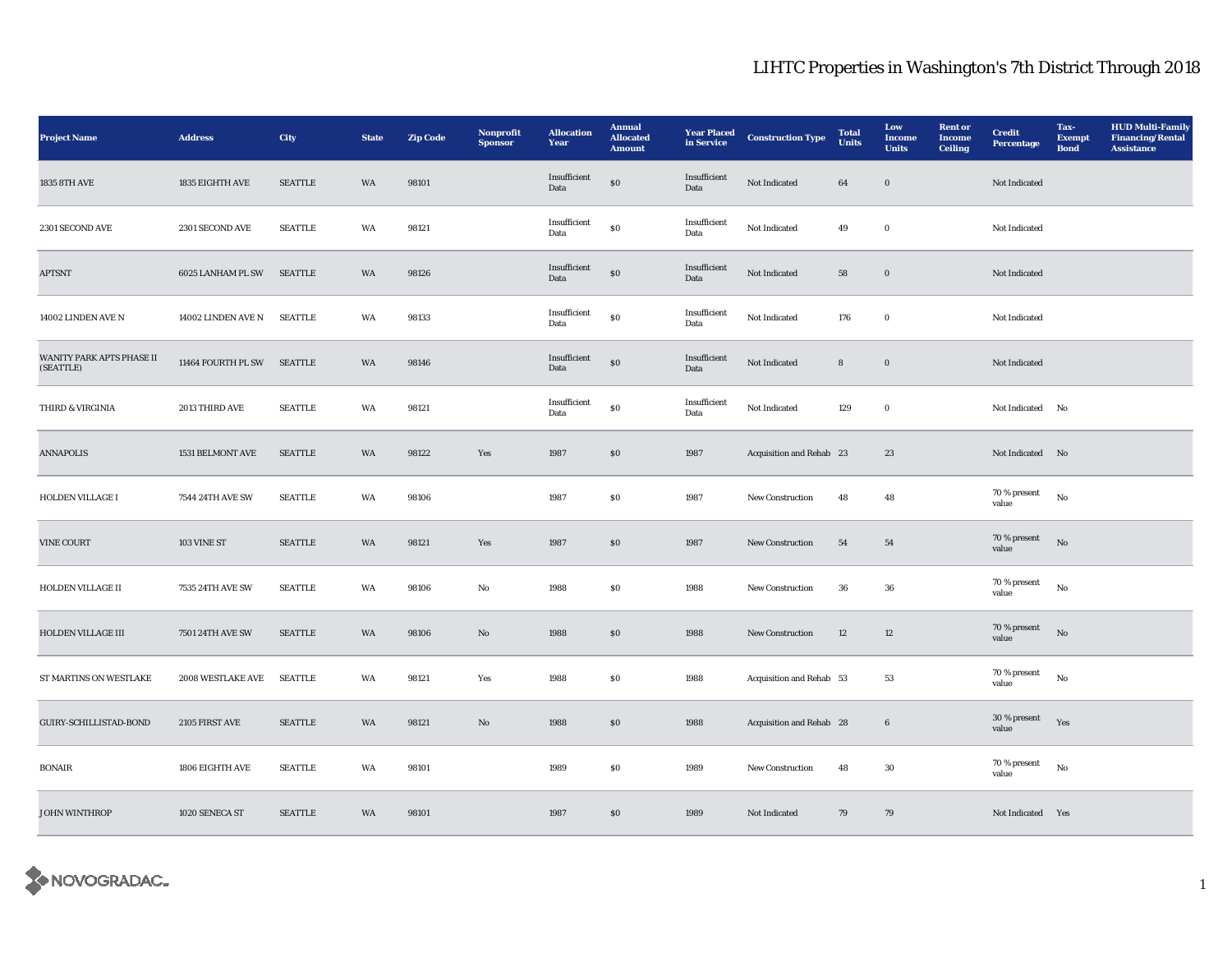| <b>Project Name</b>                              | <b>Address</b>    | City           | <b>State</b> | <b>Zip Code</b> | Nonprofit<br><b>Sponsor</b> | <b>Allocation</b><br>Year | <b>Annual</b><br><b>Allocated</b><br><b>Amount</b> | <b>Year Placed</b><br>in Service | <b>Construction Type</b>                 | <b>Total</b><br>Units | Low<br>Income<br><b>Units</b> | <b>Rent</b> or<br><b>Income</b><br><b>Ceiling</b> | <b>Credit</b><br><b>Percentage</b>   | Tax-<br><b>Exempt</b><br><b>Bond</b> | <b>HUD Multi-Family</b><br><b>Financing/Rental</b><br><b>Assistance</b> |
|--------------------------------------------------|-------------------|----------------|--------------|-----------------|-----------------------------|---------------------------|----------------------------------------------------|----------------------------------|------------------------------------------|-----------------------|-------------------------------|---------------------------------------------------|--------------------------------------|--------------------------------------|-------------------------------------------------------------------------|
| OREGON HOTEL                                     | 2305 FIRST AVE    | <b>SEATTLE</b> | WA           | 98121           | Yes                         | 1989                      | $\$0$                                              | 1989                             | Acquisition and Rehab 80                 |                       | 80                            |                                                   | Both 30% and<br>70% present<br>value | No                                   |                                                                         |
| POST ALLEY COURT                                 | 1406 WESTERN AVE  | <b>SEATTLE</b> | WA           | 98101           |                             | 1988                      | $\$0$                                              | 1989                             | <b>New Construction</b>                  | 59                    | 39                            |                                                   | Not Indicated No                     |                                      |                                                                         |
| BELMONT/BOYLSTON                                 | 1411 BOYLSTON AVE | <b>SEATTLE</b> | WA           | 98122           | Yes                         | 1989                      | ${\bf S0}$                                         | 1990                             | Not Indicated                            | 45                    | $45\,$                        |                                                   | 70 % present<br>value                | $_{\rm No}$                          |                                                                         |
| <b>ELLIS COURT</b>                               | 2510 WESTERN AVE  | <b>SEATTLE</b> | WA           | 98121           | $\mathbf{N}\mathbf{o}$      | 1988                      | $\$0$                                              | 1990                             | New Construction                         | 56                    | ${\bf 56}$                    |                                                   | 70 % present<br>value                | $_{\rm No}$                          |                                                                         |
| <b>MADISON PLACE</b>                             | 120 23RD AVE E    | <b>SEATTLE</b> | WA           | 98112           | No                          | 1988                      | $\$0$                                              | 1990                             | Acquisition and Rehab 14                 |                       | 14                            |                                                   | 70 % present<br>value                | $_{\rm No}$                          |                                                                         |
| <b>MARVIN GARDENS</b>                            | 2301 THIRD AVE    | <b>SEATTLE</b> | WA           | 98121           |                             | 1989                      | $\$0$                                              | 1990                             | New Construction                         | 175                   | 111                           |                                                   | 70 % present<br>value                | No                                   |                                                                         |
| <b>RIVOLI APTS</b>                               | 2127 SECOND AVE   | <b>SEATTLE</b> | WA           | 98121           |                             | 1989                      | \$0\$                                              | 1990                             | Acquisition and Rehab 43                 |                       | 43                            |                                                   | 70 % present<br>value                | $_{\rm No}$                          |                                                                         |
| <b>VICTORIA HOUSE</b>                            | 1832 14TH AVE     | <b>SEATTLE</b> | WA           | 98122           | $\mathbf{N}\mathbf{o}$      | 1988                      | $\boldsymbol{\mathsf{S}}\boldsymbol{\mathsf{O}}$   | 1990                             | Acquisition and Rehab 10                 |                       | 10                            | <b>50% AMGI</b>                                   | 70 % present<br>value                | $_{\rm No}$                          |                                                                         |
| <b>JOSEPHINUM</b>                                | 1902 SECOND AVE   | <b>SEATTLE</b> | WA           | 98101           | Yes                         | 1989                      | ${\bf S0}$                                         | 1991                             | Acquisition and Rehab 222                |                       | 216                           |                                                   | 70 % present<br>value                | $_{\rm No}$                          |                                                                         |
| <b>QUEEN ANNE GARDENS</b>                        | 1250 FIFTH AVE N  | <b>SEATTLE</b> | WA           | 98109           | Yes                         | 1989                      | \$0\$                                              | 1991                             | <b>New Construction</b>                  | 37                    | 37                            |                                                   | 70 % present<br>value                | No                                   |                                                                         |
| <b>EMMA PARDEE TOWNHOMES</b>                     | 1401 EAST OLIVE   | <b>SEATTLE</b> | WA           | 98122           | Yes                         | 1992                      | \$53,968                                           | 1992                             | Acquisition and Rehab 9                  |                       | 8                             |                                                   | 70 % present<br>value                | $_{\rm No}$                          | Yes                                                                     |
| GRAHAM/TERRY APARTMENTS 2014 TERRY               |                   | <b>SEATTLE</b> | WA           | 98121           | Yes                         | 1992                      | \$692,600                                          | 1992                             | Both New Construction $121$<br>and $A/R$ |                       | $117\,$                       |                                                   | 70 % present<br>value                | $_{\rm No}$                          |                                                                         |
| <b>LARNED APARMENTS</b>                          | 2030 SEVENTH AVE  | <b>SEATTLE</b> | WA           | 98121           | Yes                         | 1991                      | \$438,284                                          | 1992                             | Acquisition and Rehab 33                 |                       | 33                            | 50% AMGI                                          | 70 % present<br>value                | No                                   | No                                                                      |
| <b>SECOND AND PINE</b>                           | 211 PINE ST       | <b>SEATTLE</b> | WA           | 98101           | $\mathbf{N}\mathbf{o}$      | 1992                      | \$47,491                                           | 1992                             | <b>New Construction</b>                  | 42                    | $9\,$                         |                                                   | 70 % present<br>value                | No                                   | $\mathbf{No}$                                                           |
| CITI-MINI / VIRGINIA COURT APTS 1000 VIRGINIA ST |                   | <b>SEATTLE</b> | WA           | 98101           | No                          | 1990                      | \$393,103                                          | 1992                             | <b>New Construction</b>                  | 61                    | 61                            | $50\%$ AMGI                                       | $30\,\%$ present<br>value            | No                                   |                                                                         |

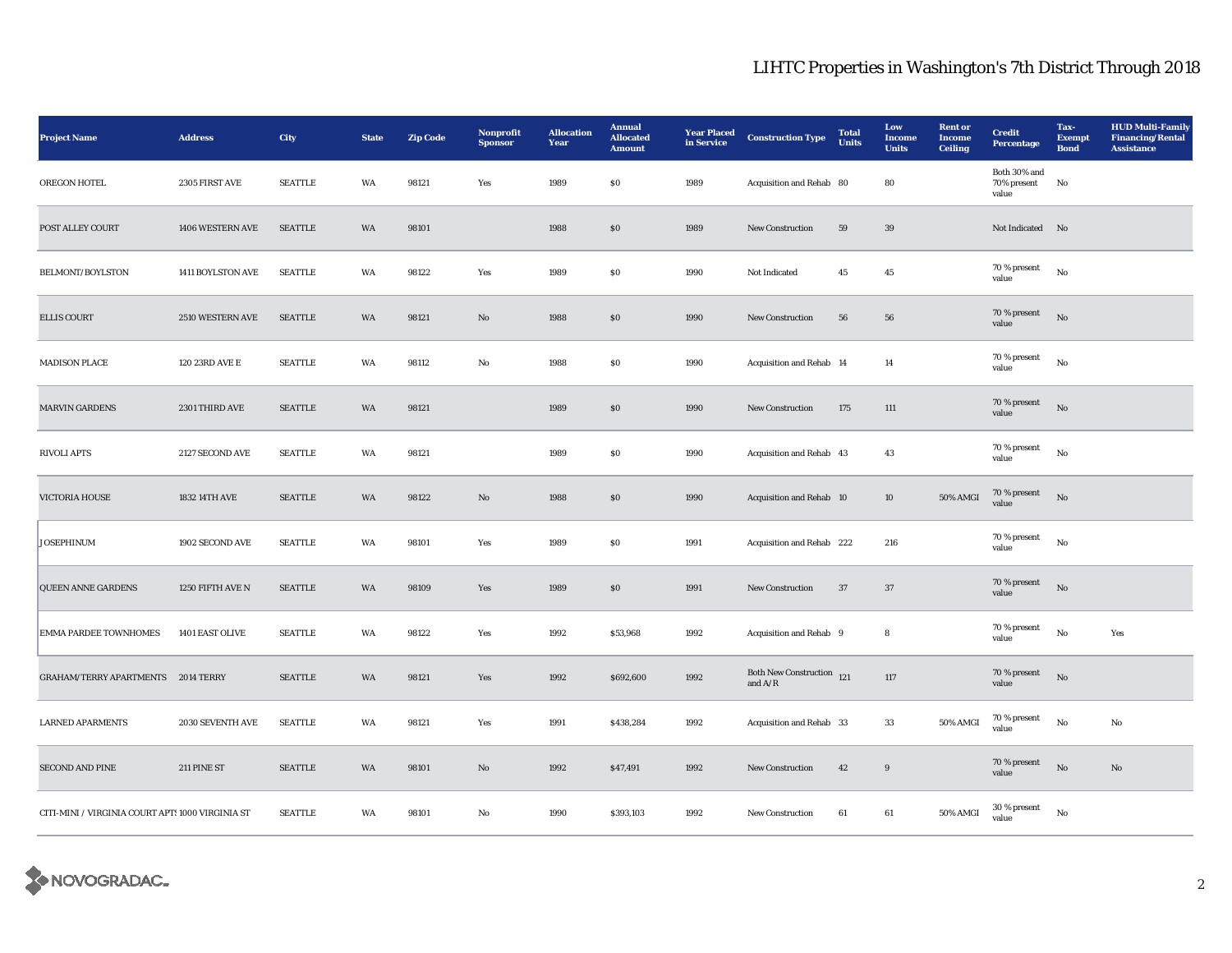| <b>Project Name</b>                           | <b>Address</b>                        | City           | <b>State</b> | <b>Zip Code</b> | Nonprofit<br><b>Sponsor</b> | <b>Allocation</b><br>Year | <b>Annual</b><br><b>Allocated</b><br><b>Amount</b> | <b>Year Placed</b><br>in Service | <b>Construction Type</b>                                                                | <b>Total</b><br><b>Units</b> | Low<br>Income<br><b>Units</b> | <b>Rent or</b><br>Income<br><b>Ceiling</b> | <b>Credit</b><br><b>Percentage</b> | Tax-<br><b>Exempt</b><br><b>Bond</b> | <b>HUD Multi-Family</b><br><b>Financing/Rental</b><br><b>Assistance</b> |
|-----------------------------------------------|---------------------------------------|----------------|--------------|-----------------|-----------------------------|---------------------------|----------------------------------------------------|----------------------------------|-----------------------------------------------------------------------------------------|------------------------------|-------------------------------|--------------------------------------------|------------------------------------|--------------------------------------|-------------------------------------------------------------------------|
| <b>BALFOUR PLACE</b>                          | 1820 MINOR AVENUE                     | <b>SEATTLE</b> | WA           | 98101           | No                          | 1994                      | \$1,065,246                                        | 1993                             | <b>New Construction</b>                                                                 | 200                          | 180                           |                                            | $70\,\%$ present<br>value          | $\rm No$                             | No                                                                      |
| <b>HEG HOUSE</b>                              | 711 EAST UNION                        | <b>SEATTLE</b> | WA           | 98122           | Yes                         | 1994                      | \$93,803                                           | 1993                             | Both New Construction $\begin{array}{cc} 11 \end{array}$<br>and $\mathrm{A}/\mathrm{R}$ |                              | 10                            |                                            | 70 % present<br>value              | $\rm No$                             |                                                                         |
| <b>VERMONT INN</b>                            | 2721 FOURTH AVENUE SEATTLE            |                | WA           | 98121           | No                          | 1994                      | \$339,818                                          | 1993                             | <b>New Construction</b>                                                                 | 177                          | 110                           |                                            | 70 % present<br>value              | $\rm No$                             | No                                                                      |
| <b>CASCADE COURT/STERLING</b><br><b>COURT</b> | 1722 BELMONT                          | <b>SEATTLE</b> | WA           | 98122           | Yes                         | 1994                      | \$933,735                                          | 1994                             | <b>New Construction</b>                                                                 | 110                          | 107                           |                                            | 70 % present<br>value              | No                                   | Yes                                                                     |
| WINTONIA HOTEL                                | 1431 MINOR AVE                        | <b>SEATTLE</b> | WA           | 98101           | Yes                         | 1994                      | \$624,762                                          | 1994                             | New Construction                                                                        | $92\,$                       | 92                            | 50% AMGI                                   | 70 % present<br>value              | $\rm No$                             | Yes                                                                     |
| BELLEVUE/OLIVE APARTMENTS 1641 BELLEVUE AVE   |                                       | <b>SEATTLE</b> | WA           | 98122           | Yes                         | 1995                      | \$466,954                                          | 1995                             | New Construction                                                                        | 48                           | $\bf 47$                      | 60% AMGI                                   | 70 % present<br>value              | $\rm\thinspace No$                   | Yes                                                                     |
| PACIFIC HOTEL                                 | 317 MARION ST                         | <b>SEATTLE</b> | WA           | 98104           | Yes                         | 1993                      | \$551,326                                          | 1995                             | Acquisition and Rehab 112                                                               |                              | 112                           | 60% AMGI                                   | 70 % present<br>value              | $\rm No$                             | Yes                                                                     |
| <b>GILMAN COURT</b>                           | 1116 NW 54TH ST.                      | <b>SEATTLE</b> | WA           | 98107           | Yes                         | 1996                      | \$292,500                                          | 1996                             | New Construction                                                                        | 25                           | 25                            |                                            | 70 % present<br>value              | $\rm No$                             | No                                                                      |
| <b>GLEN HOTEL</b>                             | 1413 THIRD AVE                        | <b>SEATTLE</b> | WA           | 98101           | Yes                         | 1994                      | \$170,425                                          | 1996                             | Both New Construction 38<br>and $A/R$                                                   |                              | 38                            | <b>50% AMGI</b>                            | 70 % present<br>value              | $\mathbf{N}\mathbf{o}$               | Yes                                                                     |
| <b>MERCER COURT</b>                           | 527 12TH AVE E                        | <b>SEATTLE</b> | WA           | 98102           | Yes                         | 1996                      | \$101,315                                          | 1996                             | New Construction                                                                        | 24                           | 24                            | 60% AMGI                                   | 30 % present<br>value              | $\rm No$                             | Yes                                                                     |
| <b>VERANDA GREEN</b>                          | 11302 26TH AVENUE<br><b>SOUTH</b>     | <b>SEATTLE</b> | WA           | 98168-1846      | $\mathbf{No}$               | 1997                      | \$192,664                                          | 1996                             | Acquisition and Rehab 150                                                               |                              | 147                           |                                            | 30 % present<br>value              | Yes                                  | $\mathbf{N}\mathbf{o}$                                                  |
| <b>WOODRIDGE PARK</b>                         | 12400 28TH AVE. S.                    | <b>SEATTLE</b> | WA           | 98168           | No                          | 1996                      | \$214,416                                          | 1996                             | Acquisition and Rehab 201                                                               |                              | 198                           |                                            | 30 % present<br>value              | $\rm No$                             | No                                                                      |
| <b>EAGLES, THE</b>                            | 706 UNION STREET                      | <b>SEATTLE</b> | WA           | 98101           | Yes                         | 1996                      | \$323,684                                          | 1996                             | New Construction                                                                        | 44                           | 43                            |                                            | 70 % present<br>value              | No                                   | No                                                                      |
| PANTAGES APARTMENTS                           | 803 EAST DENNY WAY SEATTLE            |                | WA           | 98122           | Yes                         | 2006                      | \$583,996                                          | 2005                             | <b>New Construction</b>                                                                 | 49                           | 48                            |                                            | 70 % present<br>value              | $\mathbf{No}$                        | Yes                                                                     |
| KARLSTROM, THE                                | 65 SOUTH<br>WASHINGTON STREET SEATTLE |                | WA           | 98104           | Yes                         | 2005                      | \$310,500                                          | 2005                             | <b>New Construction</b>                                                                 | 23                           | 23                            |                                            | 70 % present<br>value              | No                                   | No                                                                      |

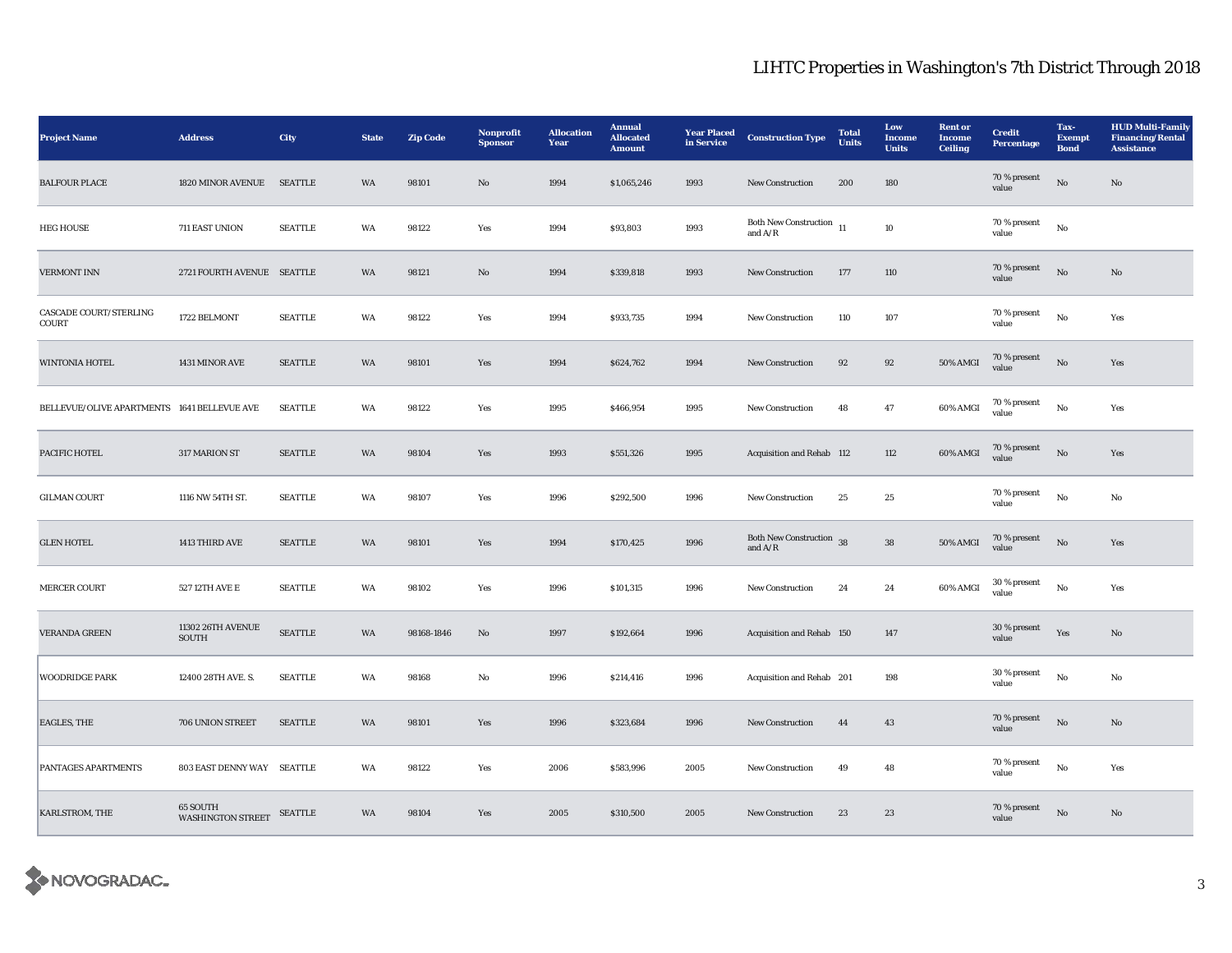| <b>Project Name</b>                                     | <b>Address</b>                  | <b>City</b>    | <b>State</b> | <b>Zip Code</b> | Nonprofit<br><b>Sponsor</b> | <b>Allocation</b><br>Year | <b>Annual</b><br><b>Allocated</b><br><b>Amount</b> | <b>Year Placed</b><br>in Service | <b>Construction Type</b> | <b>Total</b><br><b>Units</b> | Low<br><b>Income</b><br><b>Units</b> | <b>Rent or</b><br><b>Income</b><br><b>Ceiling</b> | <b>Credit</b><br><b>Percentage</b> | Tax-<br><b>Exempt</b><br><b>Bond</b> | <b>HUD Multi-Family</b><br><b>Financing/Rental</b><br><b>Assistance</b> |
|---------------------------------------------------------|---------------------------------|----------------|--------------|-----------------|-----------------------------|---------------------------|----------------------------------------------------|----------------------------------|--------------------------|------------------------------|--------------------------------------|---------------------------------------------------|------------------------------------|--------------------------------------|-------------------------------------------------------------------------|
| PLYMOUTH ON STEWART                                     | 116 STEWART STREET SEATTLE      |                | WA           | 98101           | Yes                         | 2006                      | \$904,800                                          | 2006                             | Acquisition and Rehab 87 |                              | 87                                   |                                                   | 70 % present<br>value              | No                                   | Yes                                                                     |
| A PLACE OF OUR OWN                                      | 8623 ROOSEVELT WAY<br>$\rm{NE}$ | <b>SEATTLE</b> | WA           | 98115           | Yes                         | 2006                      | \$197,600                                          | 2006                             | <b>New Construction</b>  | 19                           | 19                                   |                                                   | 70 % present<br>value              | $\rm No$                             | No                                                                      |
| <b>LOWMAN BUILDING</b>                                  | 107 CHERRY STREET               | <b>SEATTLE</b> | WA           | 98104-2223      | Yes                         | 2006                      | \$541,254                                          | 2006                             | Acquisition and Rehab 89 |                              | 88                                   |                                                   | 30 % present<br>value              | Yes                                  | No                                                                      |
| <b>LASALLE HOTEL</b>                                    | 1426 WESTERN AVENUE SEATTLE     |                | WA           | 98101           | Yes                         | 2006                      | \$850,500                                          | 2006                             | New Construction         | 64                           | 63                                   |                                                   | 70 % present<br>value              | $_{\rm No}$                          | Yes                                                                     |
| <b>VINTAGE AT BURIEN</b>                                | 149 140TH STREET<br>SOUTH       | <b>BURIEN</b>  | WA           | 98166-3435      | Yes                         | 2007                      | \$371,883                                          | 2006                             | <b>New Construction</b>  | 101                          | 99                                   |                                                   | 30 % present<br>value              | Yes                                  | No                                                                      |
| <b>SILVIAN APTS</b>                                     | 914 E HARRISON ST               | <b>SEATTLE</b> | WA           | 98102           | Yes                         | 2005                      | \$91,468                                           | 2006                             | Acquisition and Rehab 31 |                              | 31                                   | 60% AMGI                                          | $30\,\%$ present<br>value          | $\mathbf{N}\mathbf{o}$               | Yes                                                                     |
| <b>ALDER CREST APTS</b>                                 | 6520 35TH AVE SW                | <b>SEATTLE</b> | WA           | 98126           | Yes                         | 2005                      | \$472,445                                          | 2006                             | Acquisition and Rehab 35 |                              | $35\,$                               | 60% AMGI                                          | 70 % present<br>value              | $_{\rm No}$                          | Yes                                                                     |
| HIGH POINT PHASE I                                      | 6550 - 32ND AVENUE<br>SW        | <b>SEATTLE</b> | WA           | 98126           | $\mathbf{No}$               | 2006                      | \$2,816,735                                        | 2006                             | New Construction         | 344                          | 342                                  |                                                   | 30 % present<br>value              | $\rm No$                             | $\mathbf{N}\mathbf{o}$                                                  |
| <b>STONE WAY APARTMENTS</b>                             | 1215 NORTH 45TH ST              | <b>SEATTLE</b> | WA           | 98108-6678      | Yes                         | 2007                      | \$501,728                                          | 2006                             | New Construction         | 70                           | 69                                   |                                                   | 30 % present<br>value              | $_{\rm No}$                          | Yes                                                                     |
| <b>GREENBRIDGE HOPE VI-SEOLA</b><br><b>CROSSING ONE</b> | 9000 - 8TH AVE SW               | <b>SEATTLE</b> | WA           | 98106           | No                          | 2006                      | \$1,064,037                                        | 2006                             | New Construction         | 82                           | 81                                   |                                                   | 70 % present<br>value              | $_{\rm No}$                          | Yes                                                                     |
| ALDER CREST APARTMENTS                                  | 6520 - 35TH AVE SW              | <b>SEATTLE</b> | WA           | 98126           | No                          | 2007                      | \$472,446                                          | 2006                             | Acquisition and Rehab 36 |                              | 35                                   |                                                   | 70 % present<br>value              | No                                   | Yes                                                                     |
| <b>SILVIAN APARTMENTS</b>                               | 914 EAST HARRISON ST SEATTLE    |                | <b>WA</b>    | 98102-5432      | Yes                         | 2006                      | \$91,469                                           | 2006                             | Acquisition and Rehab 32 |                              | 31                                   |                                                   | 30 % present<br>value              | $\rm No$                             | Yes                                                                     |
| <b>BROADWAY CROSSING</b>                                | 815 E PINE STREET               | <b>SEATTLE</b> | WA           | 98122           | Yes                         | 2007                      | \$594,000                                          | 2007                             | <b>New Construction</b>  | 44                           | 44                                   |                                                   | 70 % present<br>value              | No                                   | Yes                                                                     |
| <b>CAMBRIDGE APARTMENTS</b>                             | 13030 LINDEN AVE N              | <b>SEATTLE</b> | WA           | 98133           | Yes                         | 2007                      | \$881,868                                          | 2007                             | <b>New Construction</b>  | 140                          | 138                                  |                                                   | $30$ % present<br>value            | Yes                                  | No                                                                      |
| <b>EERNISSE APTS</b>                                    | 17905 97TH PL SW                | <b>VASHON</b>  | WA           | 98070           | Yes                         | 2005                      | \$212,349                                          | 2007                             | <b>New Construction</b>  | 25                           | 25                                   | 60% AMGI                                          | 30 % present<br>value              | No                                   | Yes                                                                     |

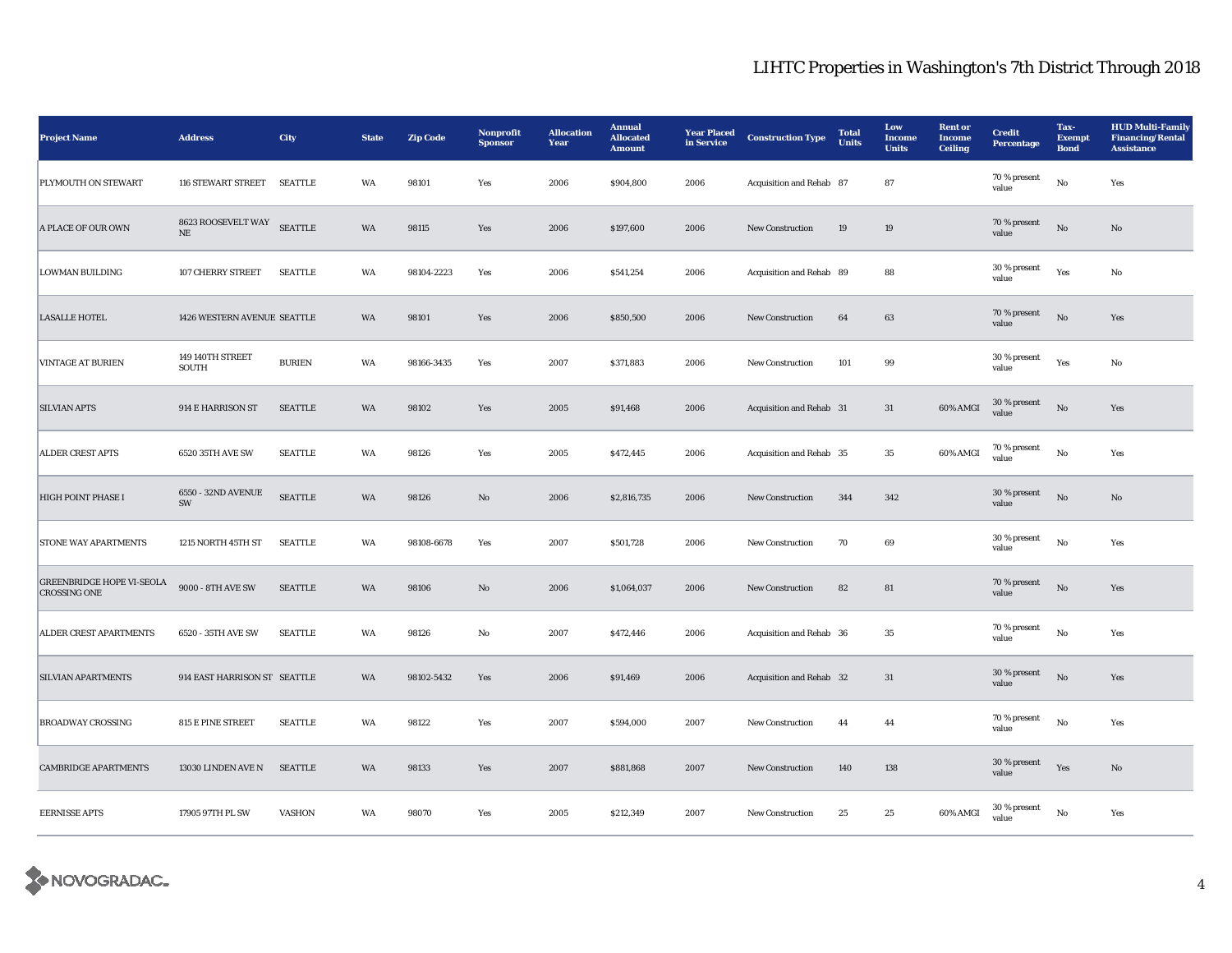| <b>Project Name</b>                                      | <b>Address</b>                 | City           | <b>State</b> | <b>Zip Code</b> | Nonprofit<br><b>Sponsor</b> | <b>Allocation</b><br>Year | <b>Annual</b><br><b>Allocated</b><br><b>Amount</b> | <b>Year Placed</b><br>in Service | <b>Construction Type</b>                   | <b>Total</b><br><b>Units</b> | Low<br>Income<br><b>Units</b> | <b>Rent or</b><br><b>Income</b><br><b>Ceiling</b> | <b>Credit</b><br><b>Percentage</b> | Tax-<br><b>Exempt</b><br><b>Bond</b> | <b>HUD Multi-Family</b><br><b>Financing/Rental</b><br><b>Assistance</b> |
|----------------------------------------------------------|--------------------------------|----------------|--------------|-----------------|-----------------------------|---------------------------|----------------------------------------------------|----------------------------------|--------------------------------------------|------------------------------|-------------------------------|---------------------------------------------------|------------------------------------|--------------------------------------|-------------------------------------------------------------------------|
| <b>KERNER-SCOTT HOUSE</b>                                | 510 MINOR AVENUE N SEATTLE     |                | WA           | 98109           | Yes                         | 1997                      | \$398,014                                          | 1997                             | New Construction                           | 40                           | 40                            |                                                   | 70 % present<br>value              | $\rm\thinspace No$                   | Yes                                                                     |
| <b>LYON BUILDING</b>                                     | <b>607 THIRD AVENUE</b>        | <b>SEATTLE</b> | WA           | 98104           | Yes                         | 1997                      | \$414,147                                          | 1997                             | New Construction                           | 64                           | 64                            |                                                   | $70\,\%$ present<br>value          | $\rm\, No$                           | Yes                                                                     |
| AKI KUROSE VILLAGE (STONE<br>VIEW)                       | 11500 STONE AVENUE N SEATTLE   |                | <b>WA</b>    | 98133           | Yes                         | 1998                      | \$225,000                                          | 1998                             | New Construction                           | 26                           | 25                            | 50% AMGI                                          | 70 % present<br>value              | $\rm No$                             | No                                                                      |
| <b>CASA PACIFICA</b>                                     | 1167 REPUBLICAN                | <b>SEATTLE</b> | WA           | 98101           | Yes                         | 1998                      | \$270,808                                          | 1998                             | <b>New Construction</b>                    | 65                           | 63                            |                                                   | 30 % present<br>value              | $_{\rm No}$                          | Yes                                                                     |
| <b>JENSEN BLOCK</b>                                      | <b>601 EASTLAKE AVE E</b>      | <b>SEATTLE</b> | WA           | 98109           | Yes                         | 1997                      | \$180,000                                          | 1998                             | Acquisition and Rehab 30                   |                              | 30                            | 50% AMGI                                          | 70 % present<br>value              | $_{\rm No}$                          | No                                                                      |
| <b>SENECA APARTMENTS</b>                                 | 1214 BOYLSTON<br><b>AVENUE</b> | <b>SEATTLE</b> | WA           | 98101           | Yes                         | 1998                      | \$152,430                                          | 1998                             | New Construction                           | $32\,$                       | $32\,$                        |                                                   | 30 % present<br>value              | $\rm No$                             | No                                                                      |
| <b>TATE MASON</b>                                        | 1100 MINOR AVENUE              | <b>SEATTLE</b> | WA           | 98122           | Yes                         | 1998                      | \$377,761                                          | 1998                             | <b>New Construction</b>                    | 97                           | $\bf 95$                      |                                                   | 30 % present<br>value              | $\mathbf{N}\mathbf{o}$               | No                                                                      |
| <b>MADISON APARTMENTS</b>                                | 823 MADISON ST                 | <b>SEATTLE</b> | WA           | 98104-1251      | No                          | 1998                      | \$176,601                                          | 1998                             | Acquisition and Rehab 73                   |                              | 72                            |                                                   | 30 % present<br>value              | Yes                                  | No                                                                      |
| <b>AKI KUROSE II</b>                                     | 11540 STONE AVENUE N SEATTLE   |                | WA           | 98133-8365      | Yes                         | 2001                      | \$303,054                                          | 1999                             | <b>New Construction</b>                    | 36                           | ${\bf 36}$                    |                                                   | 70 % present<br>value              | $\rm No$                             | No                                                                      |
| <b>SANTOS PLACE</b>                                      | 6940 62ND AVE NE               | <b>SEATTLE</b> | WA           | 98115           | Yes                         | 1998                      | \$245,856                                          | 1999                             | Both New Construction $\,$ 42<br>and $A/R$ |                              | 42                            | 60% AMGI                                          | 70 % present<br>value              | No                                   | Yes                                                                     |
| <b>COLONIAL GARDENS</b>                                  | 15001 15TH AVENUE NE SHORELINE |                | WA           | 98155-7161      | $\mathbf{N}\mathbf{o}$      | 1999                      | \$249,353                                          | 1999                             | Acquisition and Rehab 72                   |                              | 71                            |                                                   | 30 % present<br>value              | $\rm No$                             | Yes                                                                     |
| <b>COMPASS CENTER</b><br>TRANSITIONAL HOUSING<br>PROGRAM | 1205 THOMAS STREET SEATTLE     |                | WA           | 98109-5427      | Yes                         | 1999                      | \$203,718                                          | 1999                             | <b>New Construction</b>                    | 34                           | 34                            | 60% AMGI                                          | 70 % present<br>value              | No                                   | Yes                                                                     |
| DOROTHY DAY RESIDENCE                                    | 106 BELL STREET                | <b>SEATTLE</b> | WA           | 98121-1785      | Yes                         | 1999                      | \$332,963                                          | 1999                             | <b>New Construction</b>                    | 41                           | 41                            | 50% AMGI                                          | 70 % present<br>value              | No                                   | Yes                                                                     |
| <b>FLEMING APARTMENTS</b>                                | 2321 FOURTH AVENUE SEATTLE     |                | WA           | 98121-1726      | Yes                         | 1999                      | \$63,723                                           | 1999                             | Acquisition and Rehab 36                   |                              | 30                            |                                                   | 30 % present<br>value              | $_{\rm No}$                          | No                                                                      |
| <b>FRYE BUILDING</b>                                     | 223 YESLER WAY                 | <b>SEATTLE</b> | WA           | 98104-2638      | Yes                         | 1999                      | \$256,845                                          | 1999                             | Acquisition and Rehab 234                  |                              | 233                           | 60% AMGI                                          | $70\,\%$ present<br>value          | $\mathbf{N}\mathbf{o}$               | Yes                                                                     |

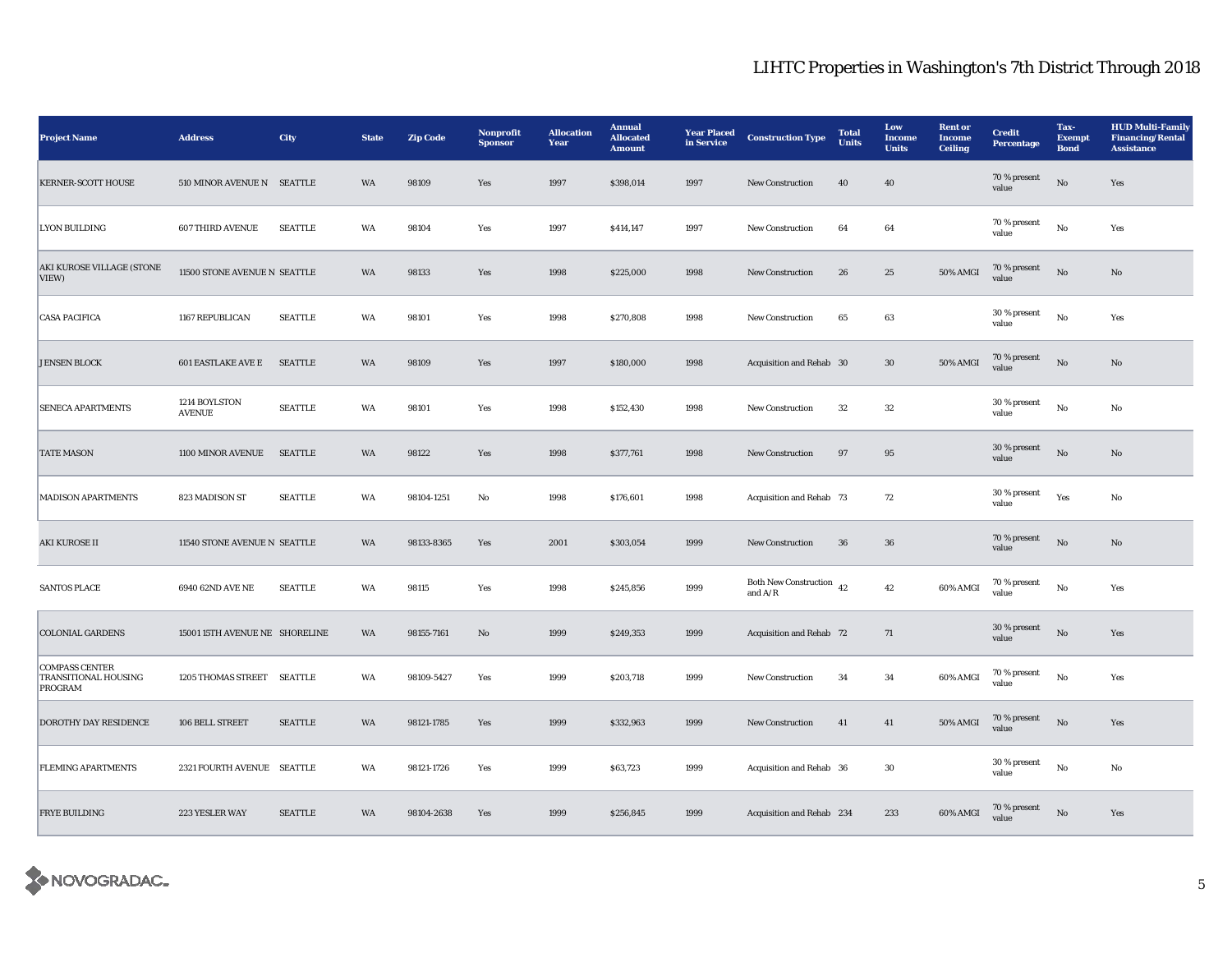| <b>Project Name</b>                                     | <b>Address</b>                          | City           | <b>State</b> | <b>Zip Code</b> | Nonprofit<br><b>Sponsor</b> | <b>Allocation</b><br>Year | <b>Annual</b><br><b>Allocated</b><br><b>Amount</b> | <b>Year Placed</b><br>in Service | <b>Construction Type</b>              | <b>Total</b><br><b>Units</b> | Low<br><b>Income</b><br><b>Units</b> | <b>Rent or</b><br><b>Income</b><br><b>Ceiling</b> | <b>Credit</b><br><b>Percentage</b> | Tax-<br><b>Exempt</b><br><b>Bond</b> | <b>HUD Multi-Family</b><br><b>Financing/Rental</b><br><b>Assistance</b> |
|---------------------------------------------------------|-----------------------------------------|----------------|--------------|-----------------|-----------------------------|---------------------------|----------------------------------------------------|----------------------------------|---------------------------------------|------------------------------|--------------------------------------|---------------------------------------------------|------------------------------------|--------------------------------------|-------------------------------------------------------------------------|
| RAVENNA SCHOOL                                          | 6545 RAVENNA AVENUE SEATTLE<br>$\rm NE$ |                | WA           | 98115-7095      | No                          | 1999                      | \$119,011                                          | 1999                             | New Construction                      | 39                           | ${\bf 38}$                           |                                                   | 70 % present<br>value              | $\rm No$                             | No                                                                      |
| <b>VILLA APTS</b>                                       | 1106 PIKE ST                            | <b>SEATTLE</b> | WA           | 98101           | Yes                         | 1997                      | \$218,608                                          | 1999                             | Acquisition and Rehab 62              |                              | 62                                   | 60% AMGI                                          | 30 % present<br>value              | $_{\rm No}$                          | Yes                                                                     |
| SAND POINT FAMILY HOUSING                               | 6831 62ND AVE NE                        | <b>SEATTLE</b> | WA           | 98115           | Yes                         | 1998                      | \$183,720                                          | 1999                             | Both New Construction 27<br>and $A/R$ |                              | $\bf 27$                             | 60% AMGI                                          | 70 % present<br>value              | $\rm No$                             | Yes                                                                     |
| <b>LARNED APARMENTS</b>                                 | 2030 7TH AVENUE                         | <b>SEATTLE</b> | WA           | 98121           | Yes                         | 1992                      | \$438,284                                          | 1999                             | Acquisition and Rehab 33              |                              | $33\,$                               |                                                   | 70 % present<br>value              | $\rm No$                             | Yes                                                                     |
| <b>BURKE GILMAN PLACE</b><br><b>APARTMENTS</b>          | 5100 40TH AVE NE                        | <b>SEATTLE</b> | WA           | 98105-3058      | Yes                         | 2000                      | \$170,002                                          | 2000                             | Acquisition and Rehab 113             |                              | 62                                   |                                                   | 30 % present<br>value              | Yes                                  | Yes                                                                     |
| DAVID COLWELL BUILDING                                  | <b>111 YALE AVENUE</b><br><b>NORTH</b>  | <b>SEATTLE</b> | WA           | 98109           | Yes                         | 2000                      | \$439,555                                          | 2000                             | New Construction                      | 126                          | 124                                  |                                                   | 30 % present<br>value              | $\rm No$                             | Yes                                                                     |
| <b>JULIE APARTMENTS</b>                                 | 1922 9TH AVENUE                         | <b>SEATTLE</b> | WA           | 98101           | Yes                         | 2001                      | \$344,363                                          | 2000                             | Acquisition and Rehab 47              |                              | 47                                   |                                                   | 70 % present<br>value              | $\rm No$                             | Yes                                                                     |
| <b>LAKEVIEW APARTMENTS</b>                              | 1170 HARRISON                           | <b>SEATTLE</b> | WA           | 98109-5439      | Yes                         | 2001                      | \$276,318                                          | 2000                             | <b>New Construction</b>               | 59                           | 59                                   |                                                   | 30 % present<br>value              | No                                   | Yes                                                                     |
| <b>SECURITY HOUSE</b>                                   | 2225 FOURTH AVE                         | <b>SEATTLE</b> | WA           | 98121           | Yes                         | 1998                      | \$434,133                                          | 2000                             | Acquisition and Rehab 107             |                              | 107                                  | 60% AMGI                                          | 30 % present<br>value              | No                                   | Yes                                                                     |
| <b>HOMEWORKS PHASE I</b>                                | 2445 NW 57TH ST                         | <b>SEATTLE</b> | WA           | 98107-5330      | No                          | 2007                      | \$1,013,276                                        | 2007                             | Acquisition and Rehab 704             |                              | 669                                  |                                                   | 30 % present<br>value              | No                                   | No                                                                      |
| <b>NEW HAVEN APARTMENTS</b>                             | 13000 LINDEN AVE N                      | <b>SEATTLE</b> | WA           | 98133           | Yes                         | 2007                      | \$1,195,559                                        | 2007                             | <b>New Construction</b>               | 251                          | 247                                  |                                                   | 30 % present<br>value              | Yes                                  | No                                                                      |
| <b>QUINTESSA APARTMENTS</b>                             | 201 YESLER WAY                          | <b>SEATTLE</b> | WA           | 98104           | No                          | 2008                      | \$1,157,298                                        | 2007                             | <b>New Construction</b>               | 132                          | 131                                  |                                                   | 30 % present<br>value              | Yes                                  | No                                                                      |
| WINDHAM APARTMENTS, THE                                 | <b>420 BLANCHARD ST</b>                 | <b>SEATTLE</b> | WA           | 98121           | No                          | 2007                      | \$783,000                                          | 2007                             | Acquisition and Rehab 59              |                              | 58                                   |                                                   | 70 % present<br>value              | No                                   | No                                                                      |
| <b>GREENBRIDGE HOPE VI-SEOLA</b><br><b>CROSSING TWO</b> | 9800 - 8TH AVE SW                       | <b>SEATTLE</b> | WA           | 98106           | No                          | 2007                      | \$1,162,211                                        | 2007                             | <b>New Construction</b>               | 105                          | 90                                   |                                                   | 70 % present<br>value              | No                                   | Yes                                                                     |
| ONE COMMUNITY COMMONS                                   | 6512 - 35TH AVE SW                      | <b>SEATTLE</b> | WA           | 98126           | Yes                         | 2007                      | \$459,000                                          | 2007                             | <b>New Construction</b>               | 34                           | 34                                   |                                                   | 70 % present<br>value              | No                                   | Yes                                                                     |

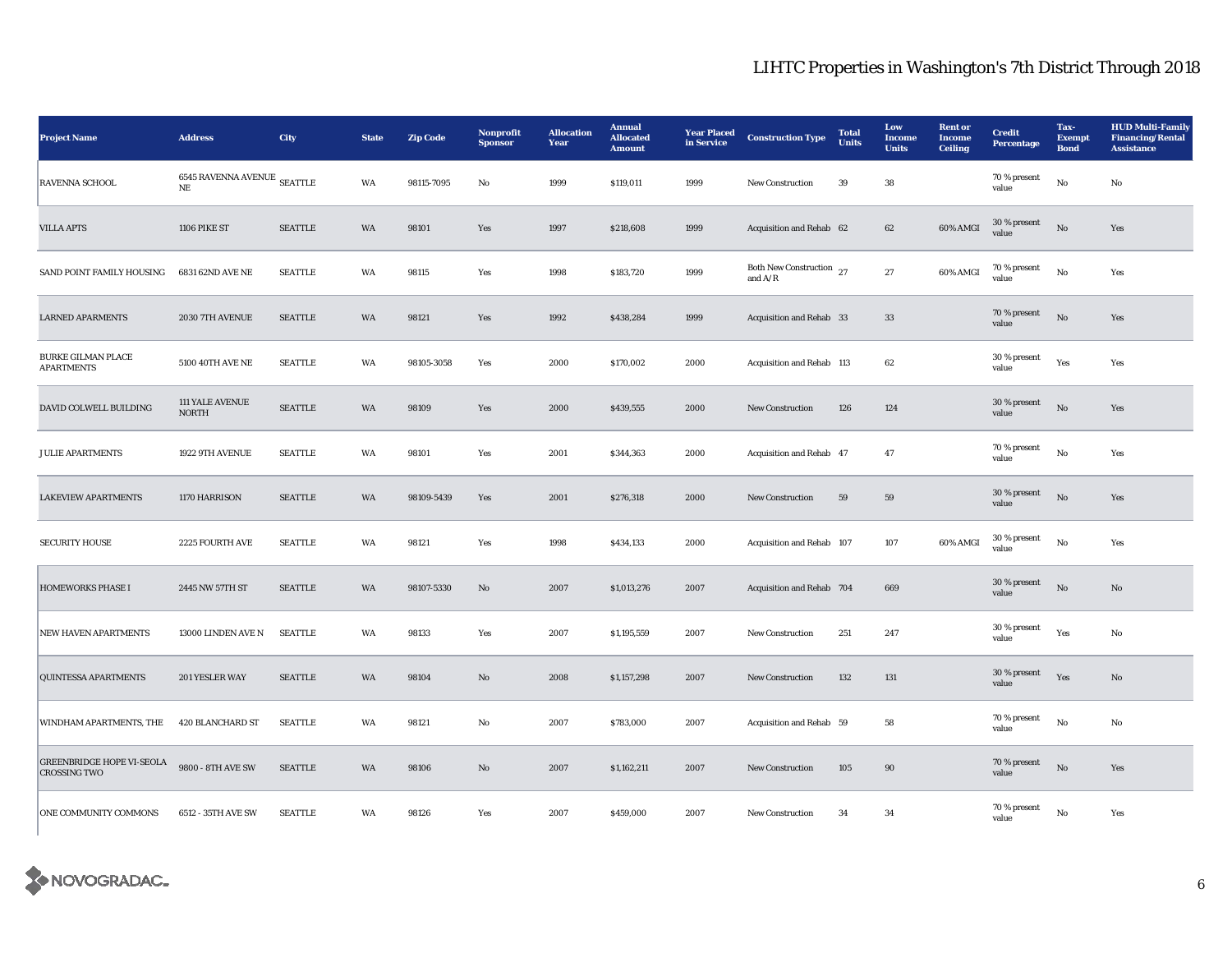| <b>Project Name</b>                                   | <b>Address</b>                           | City             | <b>State</b> | <b>Zip Code</b> | Nonprofit<br><b>Sponsor</b> | <b>Allocation</b><br>Year | <b>Annual</b><br><b>Allocated</b><br><b>Amount</b> | <b>Year Placed</b><br>in Service | <b>Construction Type</b>  | <b>Total</b><br>Units | Low<br>Income<br><b>Units</b> | <b>Rent or</b><br><b>Income</b><br><b>Ceiling</b> | <b>Credit</b><br><b>Percentage</b> | Tax-<br><b>Exempt</b><br><b>Bond</b> | <b>HUD Multi-Family</b><br><b>Financing/Rental</b><br><b>Assistance</b> |
|-------------------------------------------------------|------------------------------------------|------------------|--------------|-----------------|-----------------------------|---------------------------|----------------------------------------------------|----------------------------------|---------------------------|-----------------------|-------------------------------|---------------------------------------------------|------------------------------------|--------------------------------------|-------------------------------------------------------------------------|
| <b>EERNISSE APARTMENTS</b>                            | 17905 97TH PL SW                         | <b>VASHON</b>    | WA           | 98070           | Yes                         | 2007                      | \$212,350                                          | 2007                             | New Construction          | 26                    | 25                            |                                                   | 30 % present<br>value              | $\rm No$                             | Yes                                                                     |
| <b>CEDAR PARK APARTMENTS</b>                          | 12740 - 30TH AVE NE                      | <b>SEATTLE</b>   | WA           | 98125-4487      | Yes                         | 2009                      | \$825,885                                          | 2008                             | <b>New Construction</b>   | 206                   | 203                           |                                                   | 30 % present<br>value              | Yes                                  | No                                                                      |
| FREMONT SOLSTICE<br><b>APARTMENTS</b>                 | 3623 WOODLAND PARK SEATTLE<br>AVE N      |                  | WA           | 98103-7905      | Yes                         | 2008                      | \$172,282                                          | 2008                             | <b>New Construction</b>   | 18                    | 17                            |                                                   | 30 % present<br>value              | $\rm No$                             | Yes                                                                     |
| OLYMPIC VIEW AND SOUND<br><b>VIEW APARTMENTS</b>      | 303 HOWELL WAY AND<br>417 - 3RD AVENUE   | <b>EDMONDS</b>   | WA           | 98020-4113      | No                          | 2008                      | \$386,953                                          | 2008                             | Acquisition and Rehab 88  |                       | 86                            |                                                   | 30 % present<br>value              | $_{\rm No}$                          | Yes                                                                     |
| <b>SEATTLE HIGH RISE</b><br>REHABILITATION PHASE II   | <b>6420 CALIFORNIA AVE SEATTLE</b><br>SW |                  | WA           | 98136           | Yes                         | 2006                      | \$1,216,941                                        | 2008                             | Acquisition and Rehab 654 |                       | 654                           | 60% AMGI                                          | 30 % present<br>value              | $\rm No$                             | No                                                                      |
| SIMONS SENIOR APARTMENTS                              | 2119 3RD AVE                             | <b>SEATTLE</b>   | WA           | 98121           | Yes                         | 2008                      | \$988,000                                          | 2008                             | New Construction          | 95                    | 92                            |                                                   | 70 % present<br>value              | $\rm No$                             | Yes                                                                     |
| <b>GREENBRIDGE HOPE VI - NIA</b><br><b>APARTMENTS</b> | 9800 - 8TH AVE SW.                       | <b>SEATTLE</b>   | WA           | 98106           | No                          | 2008                      | \$1,246,974                                        | 2008                             | <b>New Construction</b>   | 82                    | ${\bf 81}$                    |                                                   | 70 % present<br>value              | $\mathbf{N}\mathbf{o}$               | Yes                                                                     |
| <b>SEATTLE HIGH RISE</b><br>REHABILITATION PHASE II   | $6420$ CALIFORNIA AVE $\,$<br>SW         | <b>SEATTLE</b>   | WA           | 98136-1883      | No                          | 2008                      | \$918,172                                          | 2008                             | Acquisition and Rehab 690 |                       | 654                           |                                                   | 30 % present<br>value              | $\rm\, No$                           | No                                                                      |
| <b>BART HARVEY</b>                                    | 430 MINOR AVE N                          | <b>SEATTLE</b>   | WA           | 98109           | Yes                         | 2007                      | \$760,725                                          | 2009                             | <b>New Construction</b>   | 49                    | 49                            | 60% AMGI                                          | 70 % present<br>value              | No                                   | Yes                                                                     |
| <b>BLAKELY AT ECHO LAKE</b>                           | 1140 N 192ND ST                          | <b>SHORELINE</b> | WA           | 98133-3931      | Yes                         | 2009                      | \$1,043,595                                        | 2009                             | <b>New Construction</b>   | 200                   | 199                           |                                                   | 30 % present<br>value              | Yes                                  | No                                                                      |
| HIGH POINT PHASE II                                   | 6558 - 35TH AVE SW                       | <b>SEATTLE</b>   | WA           | 98116-3006      | No                          | 2009                      | \$2,842,445                                        | 2009                             | <b>New Construction</b>   | 256                   | 254                           |                                                   | 30 % present<br>value              | $\mathbf{N}\mathbf{o}$               | Yes                                                                     |
| SANTA TERESITA DEL NINO<br><b>JESUS</b>               | 2427 SW HOLDEN ST                        | <b>SEATTLE</b>   | WA           | 98126-1725      | Yes                         | 2009                      | \$299,000                                          | 2009                             | New Construction          | 26                    | $\bf 25$                      |                                                   | 70 % present<br>value              | $\rm No$                             | Yes                                                                     |
| <b>TRESSA APARTMENTS</b>                              | 14200 LINDEN AVE N SEATTLE               |                  | WA           | 98133           | No                          | 2010                      | \$3,333,819                                        | 2009                             | <b>New Construction</b>   | 474                   | 466                           |                                                   | $30\,\%$ present<br>value          | Yes                                  | No                                                                      |
| MCDERMOTT PLACE                                       | 12740 33RD AVE NE                        | <b>SEATTLE</b>   | WA           | 98125           | Yes                         | 2008                      | \$920,625                                          | 2009                             | <b>New Construction</b>   | 75                    | 75                            | 60% AMGI                                          | $70\,\%$ present<br>value          | No                                   | Yes                                                                     |
| YMCA BUILDING PROJECT                                 | 909 FOURTH AVENUE SEATTLE                |                  | WA           | 98104           | Yes                         | 2000                      | \$182,361                                          | 2000                             | <b>New Construction</b>   | 20                    | 20                            |                                                   | 70 % present<br>value              | No                                   | No                                                                      |

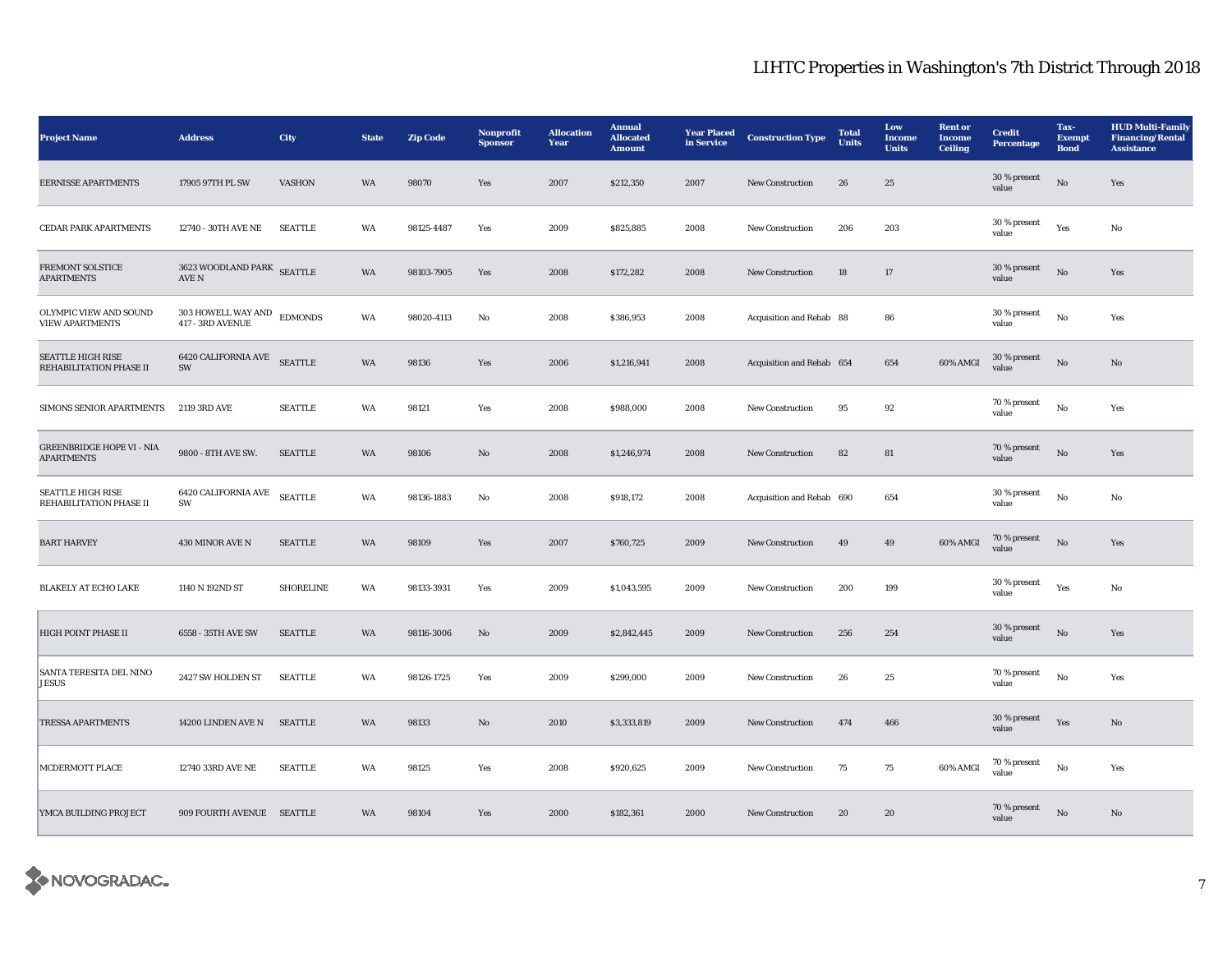| <b>Project Name</b>                             | <b>Address</b>                  | City           | <b>State</b> | <b>Zip Code</b> | Nonprofit<br><b>Sponsor</b> | <b>Allocation</b><br>Year | <b>Annual</b><br><b>Allocated</b><br><b>Amount</b> | <b>Year Placed</b><br>in Service | <b>Construction Type</b>  | <b>Total</b><br><b>Units</b> | Low<br>Income<br><b>Units</b> | <b>Rent or</b><br><b>Income</b><br><b>Ceiling</b> | <b>Credit</b><br><b>Percentage</b> | Tax-<br><b>Exempt</b><br><b>Bond</b> | <b>HUD Multi-Family</b><br><b>Financing/Rental</b><br><b>Assistance</b> |
|-------------------------------------------------|---------------------------------|----------------|--------------|-----------------|-----------------------------|---------------------------|----------------------------------------------------|----------------------------------|---------------------------|------------------------------|-------------------------------|---------------------------------------------------|------------------------------------|--------------------------------------|-------------------------------------------------------------------------|
| LONGFELLOW/WESTWOOD<br><b>COURT COOPERATIVE</b> | 9401 27TH AVENUE SW SEATTLE     |                | WA           | 98126           | Yes                         | 2002                      | \$225,252                                          | 2001                             | New Construction          | 45                           | 45                            |                                                   | 30 % present<br>value              | $\rm\, No$                           | Yes                                                                     |
| <b>LEWISTON HOTEL</b>                           | 2201 FIRST AVENUE               | <b>SEATTLE</b> | WA           | 98121           | Yes                         | 2001                      | \$257,170                                          | 2001                             | <b>New Construction</b>   | 54                           | 52                            |                                                   | 70 % present<br>value              | No                                   | No                                                                      |
| <b>HARRISON HOUSE</b>                           | 346 15TH AVENUE E               | <b>SEATTLE</b> | WA           | 98112           | Yes                         | 2001                      | \$105,263                                          | 2001                             | <b>New Construction</b>   | 19                           | 19                            |                                                   | 30 % present<br>value              | No                                   | No                                                                      |
| PACIFIC HOTEL                                   | 317 MARION STREET               | <b>SEATTLE</b> | WA           | 98104           | Yes                         | 1995                      | \$551,326                                          | 2001                             | New Construction          | 112                          | 109                           |                                                   | 30 % present<br>value              | $\rm No$                             |                                                                         |
| <b>BELLTOWN SENIOR</b><br><b>APARTMENTS</b>     | 2208 SECOND AVENUE SEATTLE      |                | WA           | 98121           | Yes                         | 2003                      | \$282,830                                          | 2002                             | <b>New Construction</b>   | 25                           | 25                            |                                                   | 70 % present<br>value              | $\rm No$                             | No                                                                      |
| <b>MEADOWBROOK VIEW</b>                         | 11032 LAKE CITY WAY<br>$\rm NE$ | <b>SEATTLE</b> | WA           | 98125           | Yes                         | 2003                      | \$450,000                                          | 2002                             | <b>New Construction</b>   | 50                           | 50                            |                                                   | 70 % present<br>value              | $\mathbf{N}\mathbf{o}$               | Yes                                                                     |
| STEWART COURT APARTMENTS                        | 1831 8TH AVENUE                 | <b>SEATTLE</b> | WA           | 98101           | Yes                         | 2002                      | \$349,095                                          | 2002                             | New Construction          | 65                           | $\bf{64}$                     |                                                   | 30 % present<br>value              | $\rm No$                             | No                                                                      |
| OLETA APARTMENTS, THE                           | 1816 BELLEVUE<br><b>AVENUE</b>  | <b>SEATTLE</b> | WA           | 98122           | Yes                         | 2002                      | \$85,012                                           | 2002                             | Acquisition and Rehab 34  |                              | 34                            |                                                   | 30 % present<br>value              | $_{\rm No}$                          | Yes                                                                     |
| VIVIAN MCLEAN PLACE                             | 5425 DELRIDGE WAY<br>SW         | <b>SEATTLE</b> | WA           | 98106           | Yes                         | 2002                      | \$115,670                                          | 2002                             | <b>New Construction</b>   | 19                           | $\bf{19}$                     |                                                   | 30 % present<br>value              | $_{\rm No}$                          | Yes                                                                     |
| WHISPERWOOD APARTMENTS                          | 11844 26TH AVE S                | <b>SEATTLE</b> | WA           | 98168-5208      | Yes                         | 2004                      | \$364,036                                          | 2002                             | Acquisition and Rehab 126 |                              | 125                           |                                                   | 30 % present<br>value              | Yes                                  | No                                                                      |
| <b>ARBOR HEIGHTS</b>                            | 11603 IST AVENUE<br>SOUTH       | <b>SEATTLE</b> | WA           | 98168-2071      | No                          | 2003                      | \$661,242                                          | 2003                             | Acquisition and Rehab 97  |                              | 96                            |                                                   | 70 % present<br>value              | $\rm No$                             | No                                                                      |
| <b>CATE APARTMENTS</b>                          | 312 NW 85TH STREET              | <b>SEATTLE</b> | WA           | 98117           | Yes                         | 2004                      | \$279,000                                          | 2003                             | <b>New Construction</b>   | 31                           | 31                            |                                                   | 70 % present<br>value              | $\mathbf{No}$                        | Yes                                                                     |
| <b>CORONADO SPRINGS</b><br><b>APARTMENTS</b>    | 1400 SW 107TH STREET SEATTLE    |                | WA           | 98146-2144      | No                          | 2003                      | \$877,509                                          | 2003                             | Acquisition and Rehab 337 |                              | 328                           |                                                   | 30 % present<br>value              | Yes                                  | No                                                                      |
| GILMORE, THE                                    | <b>1530 THIRD AVENUE</b>        | SEATTLE        | WA           | 98101           | Yes                         | 2003                      | \$383,701                                          | 2003                             | <b>New Construction</b>   | 65                           | 64                            |                                                   | 30 % present<br>value              | $\rm No$                             | No                                                                      |
| PLYMOUTH PLACE                                  | 94 BAY STREET                   | <b>SEATTLE</b> | WA           | 98121           | Yes                         | 2003                      | \$419,996                                          | 2003                             | <b>New Construction</b>   | 73                           | 70                            |                                                   | $70\,\%$ present<br>value          | No                                   | Yes                                                                     |

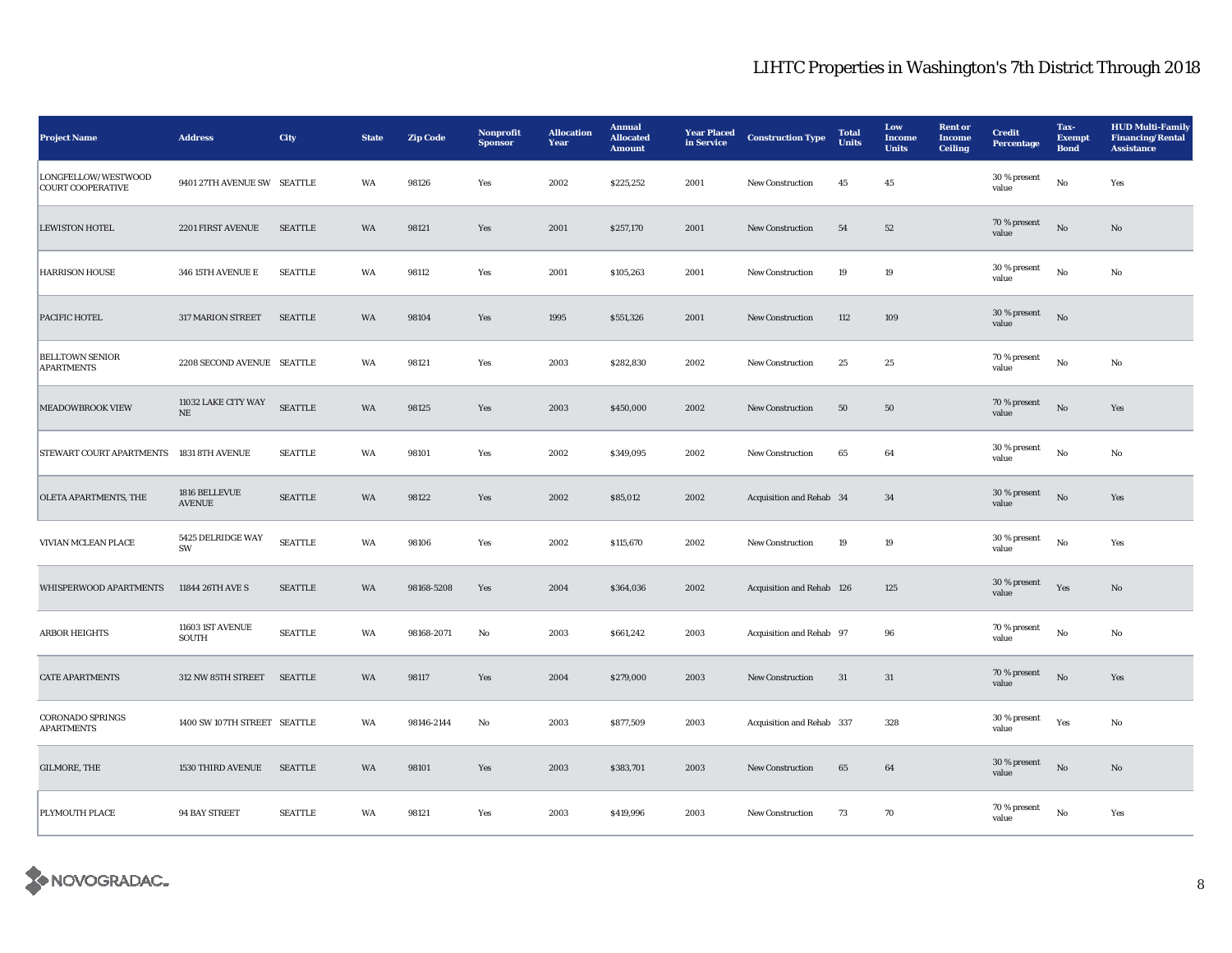| <b>Project Name</b>                                            | <b>Address</b>              | City           | <b>State</b> | <b>Zip Code</b> | Nonprofit<br><b>Sponsor</b> | <b>Allocation</b><br>Year | <b>Annual</b><br><b>Allocated</b><br><b>Amount</b> | <b>Year Placed</b><br>in Service | <b>Construction Type</b>  | <b>Total</b><br>Units | Low<br>Income<br><b>Units</b> | <b>Rent or</b><br>Income<br><b>Ceiling</b> | <b>Credit</b><br><b>Percentage</b> | Tax-<br><b>Exempt</b><br><b>Bond</b> | <b>HUD Multi-Family</b><br><b>Financing/Rental</b><br><b>Assistance</b> |
|----------------------------------------------------------------|-----------------------------|----------------|--------------|-----------------|-----------------------------|---------------------------|----------------------------------------------------|----------------------------------|---------------------------|-----------------------|-------------------------------|--------------------------------------------|------------------------------------|--------------------------------------|-------------------------------------------------------------------------|
| <b>TRAUGOTT TERRACE</b>                                        | 2317 THIRD AVENUE           | <b>SEATTLE</b> | WA           | 98121           | Yes                         | 2003                      | \$585,000                                          | 2003                             | New Construction          | 50                    | ${\bf 50}$                    |                                            | 70 % present<br>value              | $\rm \bf No$                         | Yes                                                                     |
| YWCA OPPORTUNITY PLACE                                         | 2024 THIRD AVE              | <b>SEATTLE</b> | WA           | 98121           | Yes                         | 2002                      | \$670,759                                          | 2003                             | <b>New Construction</b>   | 130                   | 130                           | 60% AMGI                                   | 30 % present<br>value              | $_{\rm No}$                          | Yes                                                                     |
| <b>BAYVIEW APTS - SEATTLE</b>                                  | 2615 FIRST AVE              | <b>SEATTLE</b> | WA           | 98121           | No                          | 1989                      | \$0                                                | 2003                             | Acquisition and Rehab 28  |                       | 28                            | 60% AMGI                                   | 70 % present<br>value              | $\rm \bf No$                         | Yes                                                                     |
| YWCA OPPORTUNITY PLACE                                         | 2024 THIRD AVE              | <b>SEATTLE</b> | WA           | 98121           | Yes                         | 2003                      | \$670,759                                          | 2003                             | New Construction          | 145                   | 130                           | 60% AMGI                                   | 30 % present<br>value              | $_{\rm No}$                          | Yes                                                                     |
| OPPORTUNITY PLACE                                              | 2024 THIRD AVE              | <b>SEATTLE</b> | WA           | 98121           |                             | 2004                      | \$670,759                                          | 2003                             | Not Indicated             | 145                   | 144                           |                                            | Not Indicated                      |                                      |                                                                         |
| <b>ALASKA HOUSE</b>                                            | 4545 - 42ND AVE SW          | <b>SEATTLE</b> | WA           | 98116-4237      | No                          | 2005                      | \$337,303                                          | 2004                             | Acquisition and Rehab 105 |                       | 104                           |                                            | 30 % present<br>value              | Yes                                  | Yes                                                                     |
| <b>GREENBRIDGE HOPE VI -</b><br><b>SALMON CREEK APARTMENTS</b> | 9800 - 8TH AVE SW           | <b>SEATTLE</b> | WA           | 98106           | No                          | 2009                      | \$1,421,464                                        | 2009                             | <b>New Construction</b>   | 88                    | 87                            |                                            | 70 % present<br>value              | $\rm \bf No$                         | Yes                                                                     |
| <b>BART HARVEY</b>                                             | 430 MINOR AVE NORTH SEATTLE |                | WA           | 98109           | Yes                         | 2009                      | \$760,725                                          | 2009                             | New Construction          | 50                    | 49                            |                                            | 70 % present<br>value              | $_{\rm No}$                          | Yes                                                                     |
| MCDERMOTT PLACE                                                | 12740 - 33RD AVE NE         | <b>SEATTLE</b> | <b>WA</b>    | 98125           | Yes                         | 2010                      | \$920,625                                          | 2009                             | New Construction          | 76                    | 75                            |                                            | 70 % present<br>value              | $\rm \bf No$                         | Yes                                                                     |
| ARROWHEAD GARDENS                                              | 9200 2ND AVE SW             | <b>SEATTLE</b> | WA           | 98106           | Yes                         | 2010                      | \$1,700,007                                        | 2010                             | <b>New Construction</b>   | 449                   | 443                           |                                            | 30 % present<br>value              | Yes                                  | No                                                                      |
| <b>HUMPHREY HOUSE</b>                                          | 111 CEDAR ST.               | <b>SEATTLE</b> | WA           | 98121           | Yes                         | 2010                      | \$1,212,548                                        | 2010                             | <b>New Construction</b>   | 84                    | 84                            |                                            | 70 % present<br>value              | $\rm \bf No$                         | Yes                                                                     |
| <b>GREENBRIDGE HOPE VI -</b><br><b>EASTBRIDGE APARTMENTS</b>   | 9963 3RD LANE SW            | <b>SEATTLE</b> | WA           | 98106           | $\rm No$                    | 2010                      | \$1,506,322                                        | 2010                             | New Construction          | 91                    | $90\,$                        |                                            | 70 % present<br>value              | $_{\rm No}$                          | Yes                                                                     |
| <b>HOLIDAY APARTMENTS</b>                                      | 1001 E. JOHN ST             | <b>SEATTLE</b> | WA           | 98102-5718      | Yes                         | 2010                      | \$153,859                                          | 2010                             | Acquisition and Rehab 30  |                       | 29                            |                                            | 30 % present<br>value              | No                                   | Yes                                                                     |
| <b>CANADAY HOUSE</b>                                           | 424 MINOR AVE               | <b>SEATTLE</b> | WA           | 98109           | Yes                         | 2011                      | \$1,297,470                                        | 2010                             | <b>New Construction</b>   | 83                    | 83                            |                                            | 70 % present<br>value              | $_{\rm No}$                          | No                                                                      |
| <b>BAKHITA GARDENS-ROSE OF</b><br><b>LIMA</b>                  | 118 BELL ST.                | <b>SEATTLE</b> | <b>WA</b>    | 98101           | Yes                         | 2010                      | \$619,482                                          | 2010                             | <b>New Construction</b>   | 50                    | 50                            |                                            | <b>TCEP</b> only                   | No                                   | Yes                                                                     |

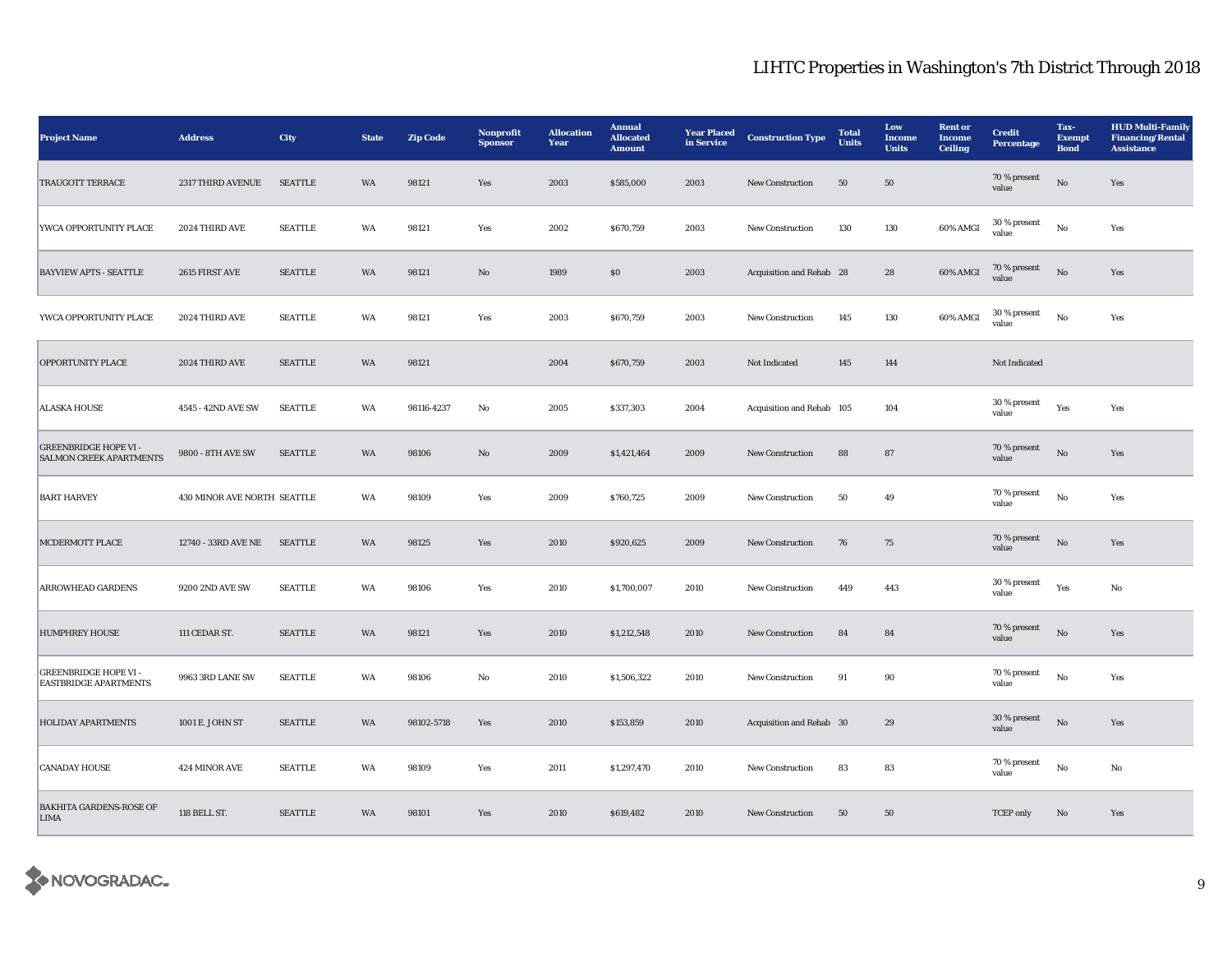| <b>Project Name</b>                                     | <b>Address</b>                     | <b>City</b>    | <b>State</b> | <b>Zip Code</b> | Nonprofit<br><b>Sponsor</b> | <b>Allocation</b><br>Year | <b>Annual</b><br><b>Allocated</b><br><b>Amount</b> | <b>Year Placed</b><br>in Service | <b>Construction Type</b> | <b>Total</b><br><b>Units</b> | Low<br>Income<br><b>Units</b> | <b>Rent or</b><br><b>Income</b><br><b>Ceiling</b> | <b>Credit</b><br>Percentage | Tax-<br><b>Exempt</b><br><b>Bond</b> | <b>HUD Multi-Family</b><br><b>Financing/Rental</b><br><b>Assistance</b> |
|---------------------------------------------------------|------------------------------------|----------------|--------------|-----------------|-----------------------------|---------------------------|----------------------------------------------------|----------------------------------|--------------------------|------------------------------|-------------------------------|---------------------------------------------------|-----------------------------|--------------------------------------|-------------------------------------------------------------------------|
| <b>LAKE CITY VILLAGE HOPE</b><br>REDEVELOPMENT PHASE VI | 12536 33RD AVE NE                  | <b>SEATTLE</b> | WA           | 98125           | Yes                         | 2010                      | \$1,399,481                                        | 2011                             | New Construction         | 85                           | 85                            | 60% AMGI                                          | 70 % present<br>value       | $\mathbf{N}\mathbf{o}$               | No                                                                      |
| <b>GOSSETT PLACE</b>                                    | 4719 - 12TH AVE NE                 | <b>SEATTLE</b> | WA           | 98105           | Yes                         | 2011                      | \$1,277,820                                        | 2011                             | <b>New Construction</b>  | 62                           | 62                            | 60% AMGI                                          | 70 % present<br>value       | $_{\rm No}$                          | Yes                                                                     |
| <b>SIXTH PLACE APARTMENTS</b>                           | 9800 - 6TH PLACE                   | <b>SEATTLE</b> | WA           | 98106           | No                          | 2011                      | \$402,410                                          | 2011                             | <b>New Construction</b>  | 24                           | 24                            |                                                   | 30 % present<br>value       | No                                   | Yes                                                                     |
| PARK LAKE HOMES II - ZEPHYR 11464 4TH PL SW             |                                    | <b>SEATTLE</b> | WA           | 98106           | $\rm No$                    | 2011                      | \$248,727                                          | 2011                             | New Construction         | $25\,$                       | $\bf 25$                      |                                                   | 30 % present<br>value       | No                                   | $\mathbf{No}$                                                           |
| VICTORIA PARK APARTMENTS                                | 13716 LAKE CITY WAY<br>$_{\rm NE}$ | <b>SEATTLE</b> | WA           | 98125-3616      | Yes                         | 2011                      | \$124,455                                          | 2011                             | <b>New Construction</b>  | 152                          | $31\,$                        |                                                   | 30 % present<br>value       | Yes                                  | No                                                                      |
| BRETTLER FAMILY HOUSING                                 | 6800 62ND AVENUE NE SEATTLE        |                | WA           | 98115           | Yes                         | 2011                      | \$736,440                                          | 2011                             | New Construction         | 52                           | $51\,$                        |                                                   | 70 % present<br>value       | $\rm No$                             | No                                                                      |
| <b>UNITY VILLAGE OF WHITE</b><br><b>CENTER</b>          | 1318 SW 100TH ST                   | <b>SEATTLE</b> | WA           | 98146           | Yes                         | 2011                      | \$525,697                                          | 2011                             | New Construction         | $30\,$                       | 30                            |                                                   | 70 % present<br>value       | No                                   | Yes                                                                     |
| LAKE CITY VILLAGE HOPE VI<br><b>REDEVELOPMENT</b>       | 12536 - 33RD AVE NE                | <b>SEATTLE</b> | WA           | 98125           | $\mathbf{N}\mathbf{o}$      | 2012                      | \$1,399,481                                        | 2011                             | New Construction         | 86                           | 85                            |                                                   | 70 % present<br>value       |                                      | No                                                                      |
| DEKKO PLACE                                             | 919 STEWART ST                     | <b>SEATTLE</b> | WA           | 98101           | Yes                         | 2010                      | \$1,030,500                                        | 2012                             | New Construction         | 50                           | 50                            | 60% AMGI                                          | $70$ % present<br>value     | No                                   | Yes                                                                     |
| <b>FIRST &amp; VINE APTS</b>                            | 2519 FIRST AVE                     | <b>SEATTLE</b> | WA           | 98121           | Yes                         | 2011                      | \$1,036,393                                        | 2012                             | Acquisition and Rehab 82 |                              | 82                            | 60% AMGI                                          | 70 % present<br>value       | No                                   | $\mathbf{No}$                                                           |
| PROVIDENCE JOSEPH HOUSE                                 | 11215 5TH AVE SW                   | <b>SEATTLE</b> | WA           | 98146           | Yes                         | 2012                      | \$1,311,339                                        | 2012                             | New Construction         | 65                           | 64                            |                                                   | 70 % present<br>value       | $\mathbf{N}\mathbf{o}$               | Yes                                                                     |
| FIRST AND VINE APARTMENTS                               | 2519 FIRST AVE                     | <b>SEATTLE</b> | WA           | 98121           | Yes                         | 2012                      | \$1,036,393                                        | 2012                             | Acquisition and Rehab 82 |                              | 80                            |                                                   | 70 % present<br>value       |                                      | $\mathbf{No}$                                                           |
| <b>DEKKO PLACE</b>                                      | 919 STEWART ST                     | <b>SEATTLE</b> | WA           | 98101           | Yes                         | 2012                      | \$1,030,500                                        | 2012                             | New Construction         | 50                           | ${\bf 50}$                    |                                                   | 70 % present<br>value       | $_{\rm No}$                          | Yes                                                                     |
| AURORA SUPPORTIVE HOUSING 10507 AURORA AVE N. SEATTLE   |                                    |                | WA           | 98133           | Yes                         | 2013                      | \$1,019,275                                        | 2013                             | New Construction         | 87                           | 87                            | 60% AMGI                                          | 70 % present<br>value       | $\rm No$                             | Yes                                                                     |
| <b>COTTAGE GROVE</b>                                    | 5444 DELRIDGE WAY<br>SW            | <b>SEATTLE</b> | WA           | 98106           | Yes                         | 2014                      | \$954,381                                          | 2013                             | New Construction         | 66                           | 66                            |                                                   | 70 % present<br>value       | $_{\rm No}$                          | No                                                                      |

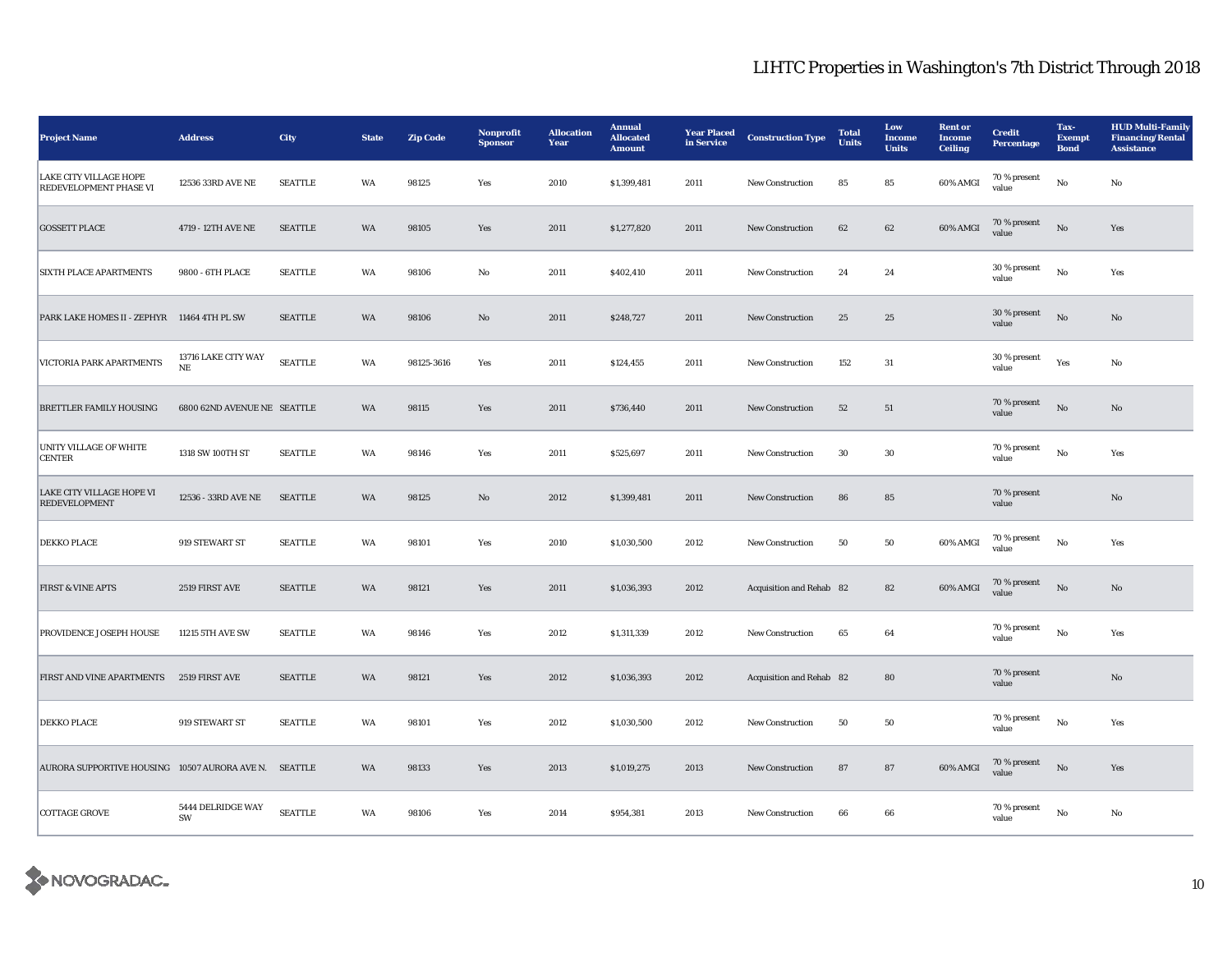| <b>Project Name</b>                                              | <b>Address</b>                      | City           | <b>State</b> | <b>Zip Code</b> | Nonprofit<br><b>Sponsor</b> | <b>Allocation</b><br>Year | <b>Annual</b><br><b>Allocated</b><br><b>Amount</b> | <b>Year Placed</b><br>in Service | <b>Construction Type</b> | <b>Total</b><br>Units | Low<br><b>Income</b><br><b>Units</b> | <b>Rent or</b><br><b>Income</b><br><b>Ceiling</b> | <b>Credit</b><br><b>Percentage</b> | Tax-<br><b>Exempt</b><br><b>Bond</b> | <b>HUD Multi-Family</b><br><b>Financing/Rental</b><br><b>Assistance</b> |
|------------------------------------------------------------------|-------------------------------------|----------------|--------------|-----------------|-----------------------------|---------------------------|----------------------------------------------------|----------------------------------|--------------------------|-----------------------|--------------------------------------|---------------------------------------------------|------------------------------------|--------------------------------------|-------------------------------------------------------------------------|
| <b>FAIRWIND APARTMENTS</b>                                       | <b>411 SW 110TH LANE</b>            | <b>SEATTLE</b> | WA           | 98146           | No                          | 2013                      | \$1,466,849                                        | 2013                             | New Construction         | 87                    | 86                                   |                                                   | 70 % present<br>value              | $\rm\thinspace No$                   | No                                                                      |
| <b>NYER URNESS HOUSE</b>                                         | 1753 NW 56TH ST                     | <b>SEATTLE</b> | WA           | 98107           | Yes                         | 2011                      | \$1,353,056                                        | 2013                             | <b>New Construction</b>  | 80                    | 80                                   | 60% AMGI                                          | 70 % present<br>value              | $\rm No$                             | No                                                                      |
| PHYLLIS GUTIERREZ KENNEY<br>PLACE & BRETTLER FAMILY<br>PLACE 3   | 6818 62ND AVE NE                    | <b>SEATTLE</b> | WA           | 98115           | Yes                         | 2012                      | \$816,696                                          | 2013                             | <b>New Construction</b>  | 54                    | 54                                   | 60% AMGI                                          | 70 % present<br>value              | $\mathbf{N}\mathbf{o}$               | No                                                                      |
| <b>WILLIAMS APTS</b>                                             | 223 PONTIUS AVE N                   | <b>SEATTLE</b> | WA           | 98109           | Yes                         | 2011                      | \$1,256,957                                        | 2013                             | New Construction         | 84                    | 84                                   | 60% AMGI                                          | 70 % present<br>value              | No                                   | Yes                                                                     |
| <b>GLEN HOTEL</b>                                                | 1413 THIRD AVENUE                   | <b>SEATTLE</b> | WA           | 98101           | Yes                         | 1996                      | \$170,425                                          | 2013                             | <b>New Construction</b>  | ${\bf 38}$            | 37                                   |                                                   | 30 % present<br>value              | Yes                                  | No                                                                      |
| <b>INTERURBAN SENIOR LIVING</b>                                  | 14002 LINDEN AVE. N. SEATTLE        |                | WA           | 98133           | Yes                         | 2014                      | \$919,821                                          | 2013                             | <b>New Construction</b>  | 178                   | 175                                  |                                                   | 70 % present<br>value              | $\rm No$                             | Yes                                                                     |
| <b>WILLIAMS APARTMENTS</b>                                       | 219-223 PONTIUS AVE<br><b>NORTH</b> | <b>SEATTLE</b> | WA           | 98109           | Yes                         | 2013                      | \$1,256,957                                        | 2013                             | New Construction         | ${\bf 84}$            | 81                                   |                                                   | 70 % present<br>value              |                                      | Yes                                                                     |
| <b>NYER URNESS HOUSE</b>                                         | 1753 NW 56TH ST                     | <b>SEATTLE</b> | WA           | 98107           | Yes                         | 2013                      | \$1,353,057                                        | 2013                             | New Construction         | 80                    | 79                                   |                                                   | 70 % present<br>value              | $\rm No$                             |                                                                         |
| PHYLLIS GUTIERREZ KENNEY<br>PLACE AND BRETTLER FAMILY<br>PLACE 3 | 6818 62ND AVENUE NE SEATTLE         |                | WA           | 98115           | Yes                         | 2014                      | \$816,696                                          | 2013                             | New Construction         | 54                    | 54                                   |                                                   | 70 % present<br>value              | $\rm No$                             |                                                                         |
| <b>MARTIN COURT</b>                                              | <b>6188 FOURTH AVE S</b>            | <b>SEATTLE</b> | WA           | 98108           | Yes                         | 2004                      | \$243,888                                          | 2004                             | <b>New Construction</b>  | $42\,$                | 41                                   |                                                   | 70 % present<br>value              | $\rm No$                             | Yes                                                                     |
| <b>MORRISON HOTEL</b>                                            | 509 THIRD AVE                       | <b>SEATTLE</b> | WA           | 98104-2304      | Yes                         | 2005                      | \$1,543,122                                        | 2004                             | New Construction         | 190                   | 190                                  |                                                   | 70 % present<br>value              | $\rm No$                             | Yes                                                                     |
| <b>OK HOTEL</b>                                                  | 212 ALASKAN WAY<br><b>SOUTH</b>     | <b>SEATTLE</b> | WA           | 98104           | No                          | 2004                      | \$514,748                                          | 2004                             | <b>New Construction</b>  | 44                    | 44                                   |                                                   | 70 % present<br>value              | $\rm No$                             | No                                                                      |
| <b>ST CHARLES APTS</b>                                           | 619 THIRD AVE                       | <b>SEATTLE</b> | WA           | 98104           | Yes                         | 2002                      | \$679,603                                          | 2004                             | Acquisition and Rehab 61 |                       | 26                                   | 60% AMGI                                          | $70\,\%$ present<br>value          | No                                   | Yes                                                                     |
| <b>HOLLY PARK III</b>                                            | 7001 32ND AVE S                     | <b>SEATTLE</b> | WA           | 98118           | No                          | 2005                      | \$1,802,942                                        | 2004                             | <b>New Construction</b>  | 219                   | 219                                  |                                                   | 30 % present<br>value              | $\rm No$                             |                                                                         |
| <b>ST. CHARLES APARTMENTS</b>                                    | 619 THIRD AVE                       | <b>SEATTLE</b> | WA           | 98104           | Yes                         | 2004                      | \$679,603                                          | 2004                             | Acquisition and Rehab 64 |                       | 61                                   |                                                   | 70 % present<br>value              | No                                   | Yes                                                                     |

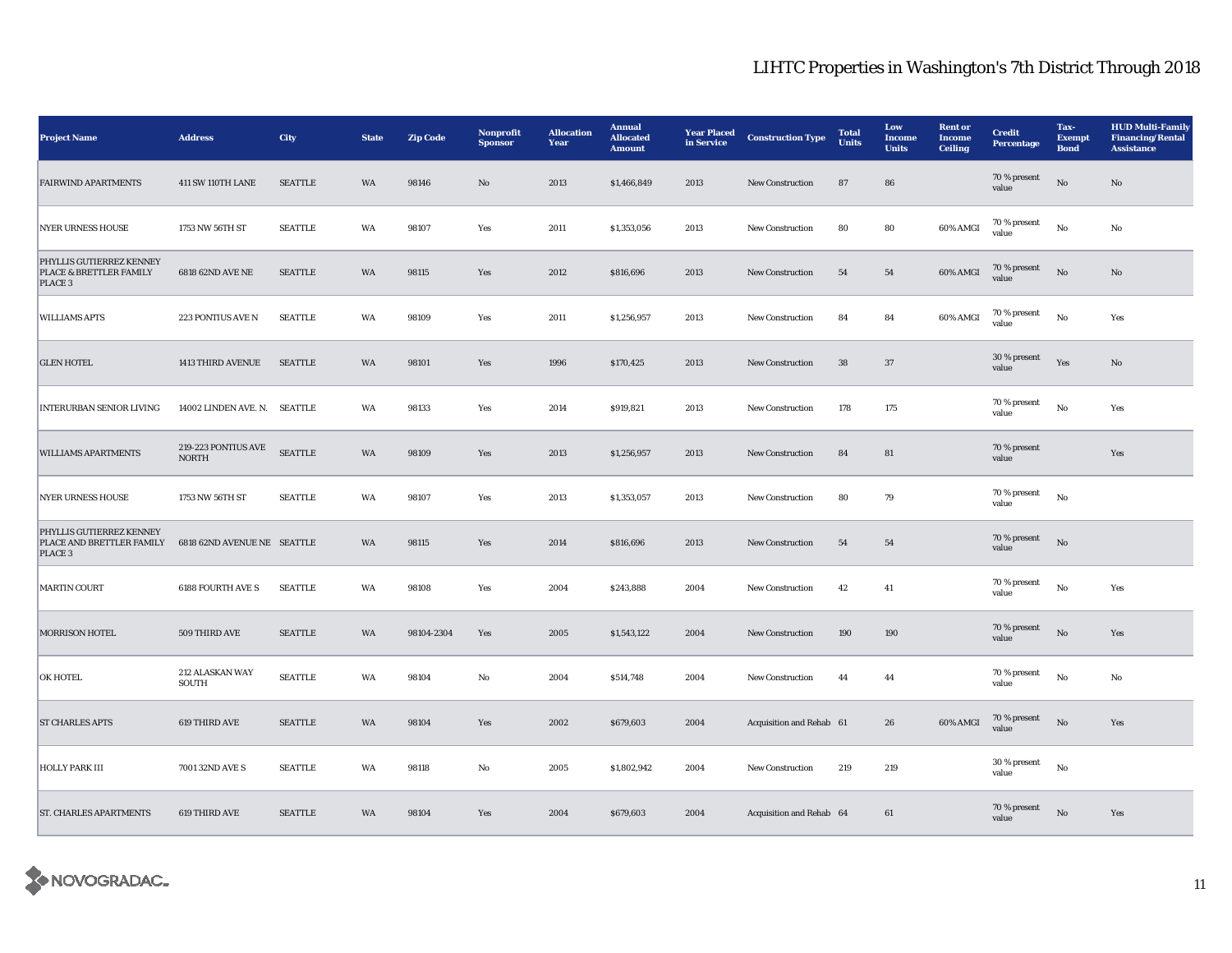| <b>Project Name</b>                         | <b>Address</b>                          | <b>City</b>    | <b>State</b> | <b>Zip Code</b> | Nonprofit<br><b>Sponsor</b> | <b>Allocation</b><br>Year | <b>Annual</b><br><b>Allocated</b><br><b>Amount</b> | <b>Year Placed</b><br>in Service | <b>Construction Type</b> | <b>Total</b><br>Units | Low<br><b>Income</b><br><b>Units</b> | <b>Rent or</b><br><b>Income</b><br><b>Ceiling</b> | <b>Credit</b><br><b>Percentage</b> | Tax-<br>Exempt<br><b>Bond</b> | <b>HUD Multi-Family</b><br><b>Financing/Rental</b><br><b>Assistance</b> |
|---------------------------------------------|-----------------------------------------|----------------|--------------|-----------------|-----------------------------|---------------------------|----------------------------------------------------|----------------------------------|--------------------------|-----------------------|--------------------------------------|---------------------------------------------------|------------------------------------|-------------------------------|-------------------------------------------------------------------------|
| <b>1811 EASTLAKE SUPPORTIVE</b><br>HOUSING  | 1811 EASTLAKE AVE                       | <b>SEATTLE</b> | WA           | 98101           | Yes                         | 2005                      | \$661,317                                          | 2005                             | <b>New Construction</b>  | 49                    | 49                                   |                                                   | 70 % present<br>value              | No                            | Yes                                                                     |
| <b>BALLINGER COURT</b><br><b>APARTMENTS</b> | 22707 - 76TH AVE W                      | <b>EDMONDS</b> | WA           | 98026-8490      | Yes                         | 2006                      | \$235,424                                          | 2005                             | <b>New Construction</b>  | 94                    | 92                                   |                                                   | 30 % present<br>value              | Yes                           | $\mathbf{N}\mathbf{o}$                                                  |
| <b>CABRINI SENIOR HOUSING</b>               | 909 BOREN                               | <b>SEATTLE</b> | WA           | 98104           | Yes                         | 2006                      | \$411,954                                          | 2005                             | <b>New Construction</b>  | 50                    | 49                                   |                                                   | 70 % present<br>value              | No                            | Yes                                                                     |
| <b>CROFT PLACE TOWNHOMES</b>                | 6701 21ST AVE SW                        | <b>SEATTLE</b> | WA           | 98106           | Yes                         | 2005                      | \$173,391                                          | 2005                             | New Construction         | 21                    | 21                                   |                                                   | 30 % present<br>value              | $_{\rm No}$                   | Yes                                                                     |
| <b>DENNY PARK APARTMENTS</b>                | 230 - 8TH AVENUE N                      | <b>SEATTLE</b> | WA           | 98109           | Yes                         | 2006                      | \$670,685                                          | 2005                             | New Construction         | 50                    | ${\bf 50}$                           |                                                   | 70 % present<br>value              | No                            | Yes                                                                     |
| HISTORIC COOPER SCHOOL                      | 4408 DELRIDGE WAY<br>$\text{SW}\xspace$ | <b>SEATTLE</b> | WA           | 98106           | Yes                         | 2006                      | \$187,679                                          | 2005                             | Acquisition and Rehab 36 |                       | $36\,$                               |                                                   | 30 % present<br>value              | No                            | No                                                                      |
| PATRICK PLACE APARTMENTS                    | 4251 AURORA AVENUE<br><b>NORTH</b>      | <b>SEATTLE</b> | WA           | 98103           |                             | 2014                      | \$718,274                                          | 2013                             | New Construction         | 71                    | 66                                   |                                                   | 70 % present<br>value              |                               | Yes                                                                     |
| <b>12TH AVENUE ARTS</b>                     | <b>1660 - 12TH AVENUE</b>               | <b>SEATTLE</b> | WA           | 98122           | Yes                         | 2014                      | \$562,764                                          | 2014                             | <b>New Construction</b>  | 88                    | 87                                   |                                                   | 30 % present<br>value              | Yes                           | No                                                                      |
| <b>CAROLINE W. APARTMENTS</b>               | 431 BOYLSTON AVE E.                     | <b>SEATTLE</b> | WA           | 98102           | Yes                         | 2015                      | \$670,487                                          | 2014                             | <b>New Construction</b>  | 45                    | 44                                   |                                                   | 70 % present<br>value              | No                            | No                                                                      |
| POLARIS APARTMENTS                          | 1220 NE 175TH STREET SHORELINE          |                | WA           | 98155           | Yes                         | 2013                      | \$870,803                                          | 2014                             | New Construction         | 165                   | 164                                  |                                                   | 30 % present<br>value              | Yes                           | No                                                                      |
| <b>CHERYL CHOW COURT</b>                    | 2014 NW 57TH STREET SEATTLE             |                | WA           | 98107           |                             | 2015                      | \$386,435                                          | 2014                             | New Construction         | 51                    | ${\bf 50}$                           |                                                   | 30 % present<br>value              | Yes                           | No                                                                      |
| <b>COMPASS ON DEXTER</b>                    | 756 JOHN STREET                         | <b>SEATTLE</b> | WA           | 98109           |                             | 2015                      | \$1,556,097                                        | 2014                             | New Construction         | 74                    | 72                                   |                                                   | 70 % present<br>value              | $\rm No$                      | $\mathbf{N}\mathbf{o}$                                                  |
| <b>HAINES APARTMENTS</b>                    | 1415 E OLIVE ST                         | <b>SEATTLE</b> | WA           | 98122           | Yes                         | 2015                      | \$186,573                                          | 2015                             | Acquisition and Rehab 30 |                       | 29                                   |                                                   | 30 % present<br>value              |                               | No                                                                      |
| <b>INTERBAY PLACE</b>                       | 2208 15TH AVE. W                        | <b>SEATTLE</b> | WA           | 98119           | Yes                         | 2016                      | \$1,500,696                                        | 2015                             | <b>New Construction</b>  | 97                    | 97                                   |                                                   | 70 % present<br>value              |                               | No                                                                      |
| <b>PARKER APARTMENTS</b>                    | <b>2701 3RD AVE W</b>                   | SEATTLE        | WA           | 98119           | Yes                         | 2015                      | \$281,575                                          | 2015                             | Acquisition and Rehab 50 |                       | 50                                   |                                                   | 30 % present<br>value              |                               | No                                                                      |

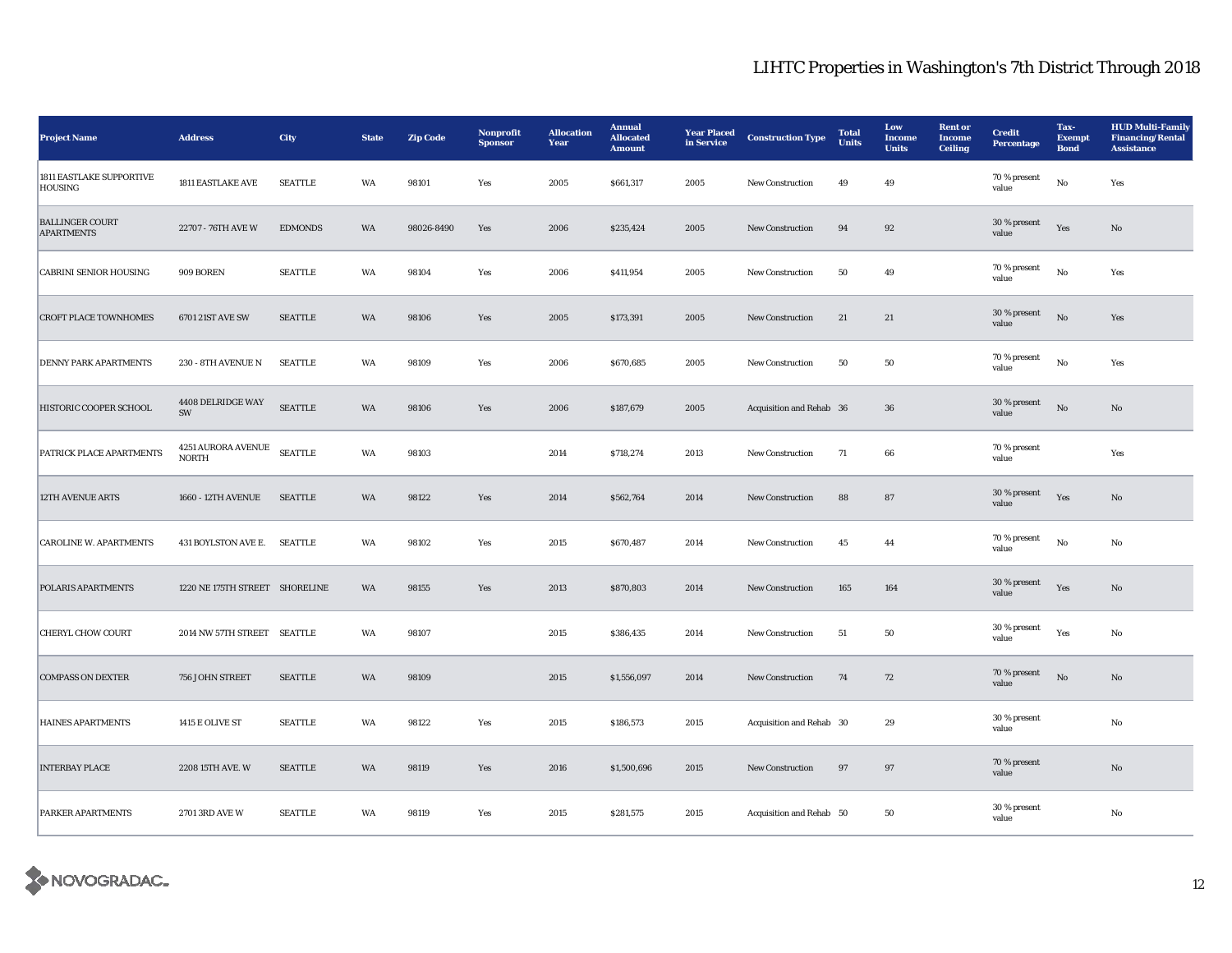| <b>Project Name</b>                                                                   | <b>Address</b>                               | City           | <b>State</b> | <b>Zip Code</b> | Nonprofit<br><b>Sponsor</b> | <b>Allocation</b><br>Year | <b>Annual</b><br><b>Allocated</b><br><b>Amount</b> | <b>Year Placed</b><br>in Service | <b>Construction Type</b>  | <b>Total</b><br>Units | Low<br><b>Income</b><br><b>Units</b> | <b>Rent or</b><br><b>Income</b><br>Ceiling | <b>Credit</b><br>Percentage | Tax-<br><b>Exempt</b><br><b>Bond</b> | <b>HUD Multi-Family</b><br><b>Financing/Rental</b><br><b>Assistance</b> |
|---------------------------------------------------------------------------------------|----------------------------------------------|----------------|--------------|-----------------|-----------------------------|---------------------------|----------------------------------------------------|----------------------------------|---------------------------|-----------------------|--------------------------------------|--------------------------------------------|-----------------------------|--------------------------------------|-------------------------------------------------------------------------|
| <b>HIRABAYASHI PLACE</b>                                                              | 4424 SOUTH MAIN<br><b>STREET</b>             | <b>SEATTLE</b> | WA           | 98104           | Yes                         | 2016                      | \$1,136,743                                        | 2016                             | New Construction          | 96                    | $\bf 95$                             |                                            | 30 % present<br>value       |                                      | No                                                                      |
| <b>MARION WEST</b>                                                                    | 5019 ROOSEVELT WAY<br>$\rm{NE}$              | <b>SEATTLE</b> | WA           | 98107           | Yes                         | 2016                      | \$859,457                                          | 2016                             | <b>New Construction</b>   | 49                    | 48                                   |                                            | 70 % present<br>value       |                                      | No                                                                      |
| <b>SYLVIA ODOM S PLACE</b>                                                            | 2013 3RD AVENUE                              | <b>SEATTLE</b> | WA           | 98121           | Yes                         | 2016                      | \$1,284,352                                        | 2016                             | New Construction          | 65                    | 63                                   |                                            | 70 % present<br>value       |                                      | No                                                                      |
| ALEX JACKSON HOUSE                                                                    | 1901 WESTERN AVE                             | <b>SEATTLE</b> | WA           | 98101           | Yes                         | 2017                      | \$748,650                                          | 2017                             | New Construction          | 40                    | 40                                   |                                            | 70 % present<br>value       |                                      | No                                                                      |
| COMPASS AT RONALD COMMONS $\frac{17839}{\rm NORTH}$ AURORA AVENUE $\,$ SHORELINE $\,$ |                                              |                | WA           | 98133           | Yes                         | 2017                      | \$1,198,296                                        | 2017                             | New Construction          | $60\,$                | 59                                   |                                            | 70 % present<br>value       |                                      | $\mathbf{No}$                                                           |
| <b>SECURITY HOUSE</b>                                                                 | 2225 4TH AVENUE                              | <b>SEATTLE</b> | WA           | 98121           | Yes                         | 2017                      | \$519,240                                          | 2017                             | Acquisition and Rehab 107 |                       | 106                                  |                                            | Not Indicated               |                                      | Yes                                                                     |
| <b>VILLA APARTMENTS</b>                                                               | 1106 PIKE STREET                             | <b>SEATTLE</b> | WA           | 98101-1967      | Yes                         | 1999                      | \$218,608                                          | 2017                             | New Construction          | 62                    | 62                                   |                                            | 70 % present<br>value       | No                                   | No                                                                      |
| <b>ANCHOR FLATS</b>                                                                   | 1511 DEXTER AVENUE N SEATTLE                 |                | WA           | 98109           |                             | 2018                      | \$653,535                                          | 2018                             | Not Indicated             | 71                    | 70                                   |                                            | Not Indicated               |                                      |                                                                         |
| <b>ARBORA COURT 4%</b>                                                                | 4738 15TH AVENUE NE SEATTLE                  |                | WA           | 98105           |                             | 2018                      | \$894,540                                          | 2018                             | Not Indicated             | 80                    | 79                                   |                                            | Not Indicated               |                                      |                                                                         |
| <b>ARBORA COURT 9%</b>                                                                | 4738 15TH AVENUE NE SEATTLE                  |                | WA           | 98105           |                             | 2018                      | \$1,087,029                                        | 2018                             | Not Indicated             | 54                    | 53                                   |                                            | Not Indicated               |                                      |                                                                         |
| <b>BURIEN HAUS</b>                                                                    | 430 SW 154TH ST                              | <b>BURIEN</b>  | WA           | 98166           |                             | 2018                      | \$620,801                                          | 2018                             | Not Indicated             | 34                    | 34                                   |                                            | Not Indicated               |                                      |                                                                         |
| LARC @ BURIEN                                                                         | 11672 DES MOINES<br>MEMORIAL DRIVE           | <b>BURIEN</b>  | WA           | 98168           | $\mathbf{No}$               | 2018                      | \$1,238,612                                        | 2018                             | New Construction          | 160                   | 160                                  | 60% AMGI                                   | 30 % present<br>value       |                                      |                                                                         |
| <b>LINDEN FLATS</b>                                                                   | 13280 LINDEN AVE N. SEATTLE                  |                | WA           | 98133           |                             | 2018                      | \$1,666,292                                        | 2018                             | Not Indicated             | 170                   | 170                                  |                                            | Not Indicated               |                                      |                                                                         |
| <b>SANTOS PLACE/SAND POINT</b><br><b>FAMILY</b>                                       | 6801, 6831 AND 6940<br><b>62ND AVENUE NE</b> | <b>SEATTLE</b> | WA           | 98115-5004      |                             | 2018                      | \$350,100                                          | 2018                             | Acquisition and Rehab 77  |                       | 76                                   |                                            | Not Indicated               |                                      |                                                                         |
| <b>SOUTHSIDE BY VINTAGE</b>                                                           | 11241 IST AVENUE<br><b>SOUTH</b>             | <b>SEATTLE</b> | WA           | 98146           |                             | 2019                      | \$29,956,151                                       | 2018                             | Not Indicated             | 298                   | 297                                  |                                            | Not Indicated               |                                      |                                                                         |